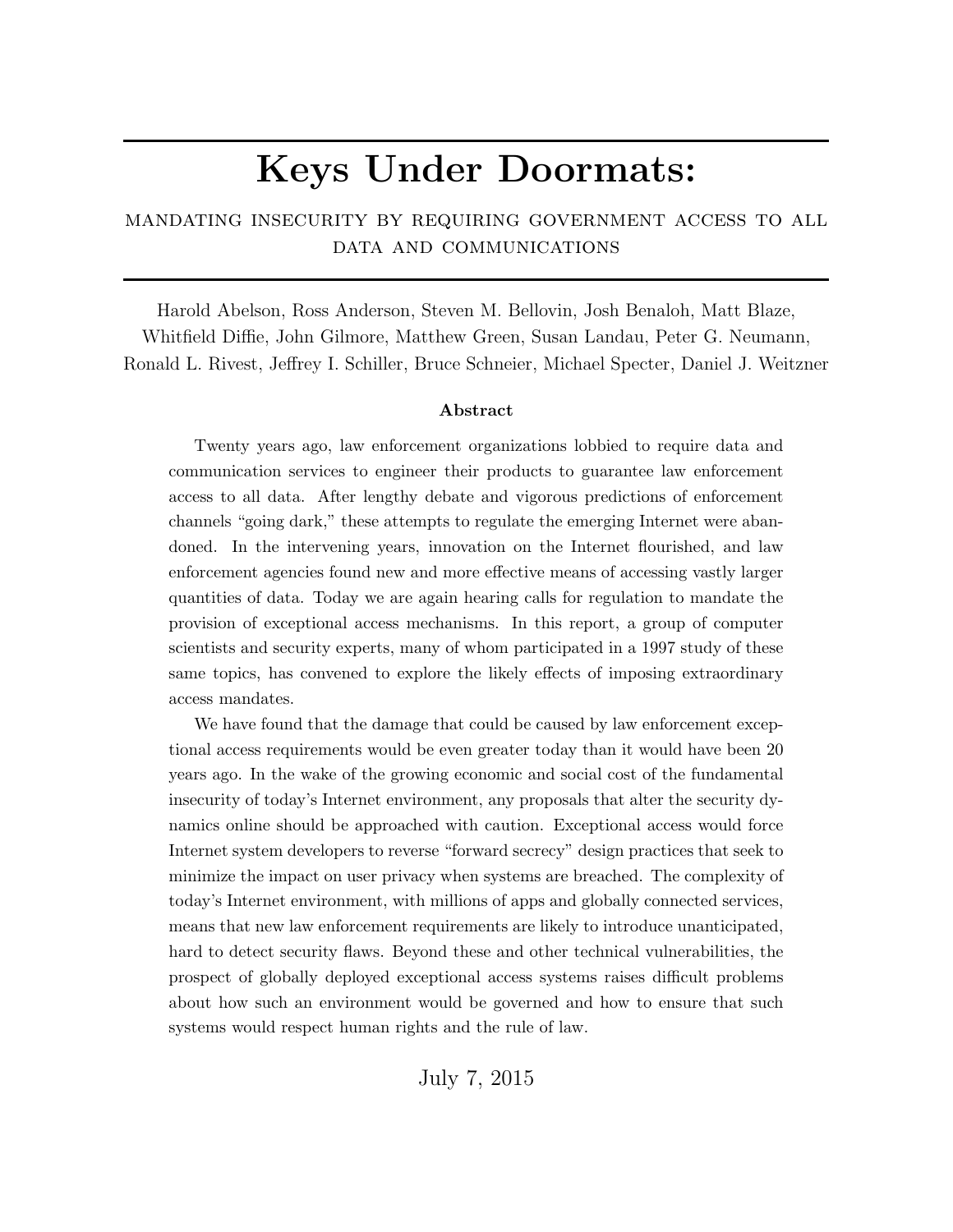## Executive Summary

Political and law enforcement leaders in the United States and the United Kingdom have called for Internet systems to be redesigned to ensure government access to information even encrypted information. They argue that the growing use of encryption will neutralize their investigative capabilities. They propose that data storage and communications systems must be designed for *exceptional access* by law enforcement agencies. These proposals are unworkable in practice, raise enormous legal and ethical questions, and would undo progress on security at a time when Internet vulnerabilities are causing extreme economic harm.

As computer scientists with extensive security and systems experience, we believe that law enforcement has failed to account for the risks inherent in exceptional access systems. Based on our considerable expertise in real-world applications, we know that such risks lurk in the technical details. In this report we examine whether it is technically and operationally feasible to meet law enforcement's call for exceptional access without causing large-scale security vulnerabilities. We take no issue here with law enforcement's desire to execute lawful surveillance orders when they meet the requirements of human rights and the rule of law. Our strong recommendation is that anyone proposing regulations should first present concrete technical requirements, which industry, academics, and the public can analyze for technical weaknesses and for hidden costs.

Many of us worked together in 1997 in response to a similar but narrower and betterdefined proposal called the Clipper Chip [\[1\]](#page-25-0). The Clipper proposal sought to have all strong encryption systems retain a copy of keys necessary to decrypt information with a trusted third party who would turn over keys to law enforcement upon proper legal authorization. We found at that time that it was beyond the technical state of the art to build key escrow systems at scale. Governments kept pressing for key escrow, but Internet firms successfully resisted on the grounds of the enormous expense, the governance issues, and the risk. The Clipper Chip was eventually abandoned. A much more narrow set of law enforcement access requirements have been imposed, but only on regulated telecommunications systems. Still, in a small but troubling number of cases, weakness related to these requirements have emerged and been exploited by state actors and others. Those problems would have been worse had key escrow been widely deployed. And if all information applications had had to be designed and certified for exceptional access, it is doubtful that companies like Facebook and Twitter would even exist. Another important lesson from the 1990's is that the decline in surveillance capacity predicted by law enforcement 20 years ago did not happen. Indeed, in 1992, the FBI's Advanced Telephony Unit warned that within three years Title III wiretaps would be useless: no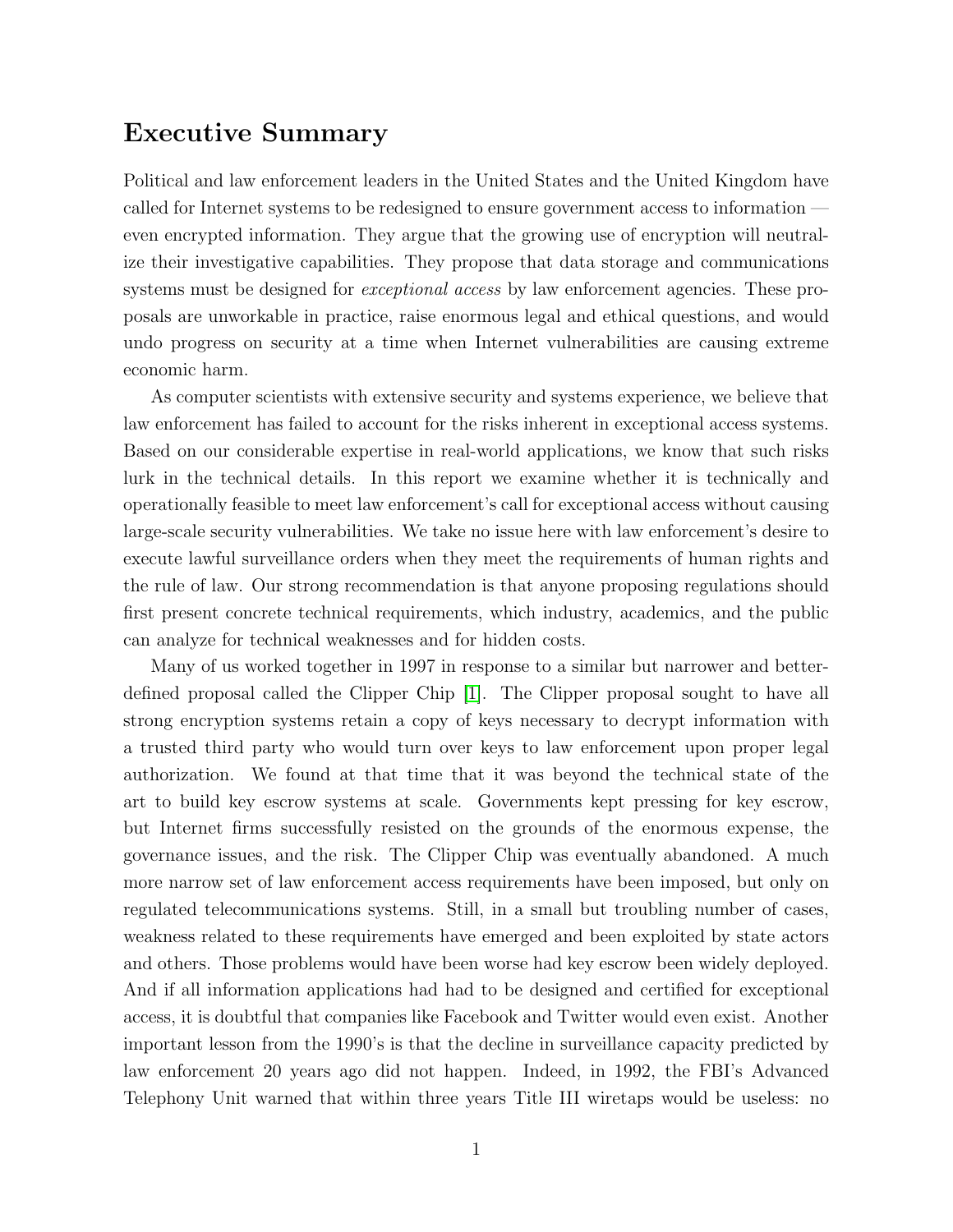more than 40% would be intelligible and that in the worst case all might be rendered useless [\[2\]](#page-25-1). The world did not "go dark." On the contrary, law enforcement has much better and more effective surveillance capabilities now than it did then.

The goal of this report is to similarly analyze the newly proposed requirement of exceptional access to communications in today's more complex, global information infrastructure. We find that it would pose far more grave security risks, imperil innovation, and raise thorny issues for human rights and international relations.

There are three general problems. First, providing exceptional access to communications would force a U-turn from the best practices now being deployed to make the Internet more secure. These practices include *forward secrecy* — where decryption keys are deleted immediately after use, so that stealing the encryption key used by a communications server would not compromise earlier or later communications. A related technique, authenticated encryption, uses the same temporary key to guarantee confidentiality and to verify that the message has not been forged or tampered with.

Second, building in exceptional access would substantially increase system complexity. Security researchers inside and outside government agree that complexity is the enemy of security — every new feature can interact with others to create vulnerabilities. To achieve widespread exceptional access, new technology features would have to be deployed and tested with literally hundreds of thousands of developers all around the world. This is a far more complex environment than the electronic surveillance now deployed in telecommunications and Internet access services, which tend to use similar technologies and are more likely to have the resources to manage vulnerabilities that may arise from new features. Features to permit law enforcement exceptional access across a wide range of Internet and mobile computing applications could be particularly problematic because their typical use would be surreptitious — making security testing difficult and less effective.

Third, exceptional access would create concentrated targets that could attract bad actors. Security credentials that unlock the data would have to be retained by the platform provider, law enforcement agencies, or some other trusted third party. If law enforcement's keys guaranteed access to everything, an attacker who gained access to these keys would enjoy the same privilege. Moreover, law enforcement's stated need for rapid access to data would make it impractical to store keys offline or split keys among multiple keyholders, as security engineers would normally do with extremely high-value credentials. Recent attacks on the United States Government Office of Personnel Management (OPM) show how much harm can arise when many organizations rely on a single institution that itself has security vulnerabilities. In the case of OPM, numerous federal agencies lost sensitive data because OPM had insecure infrastructure. If service providers implement exceptional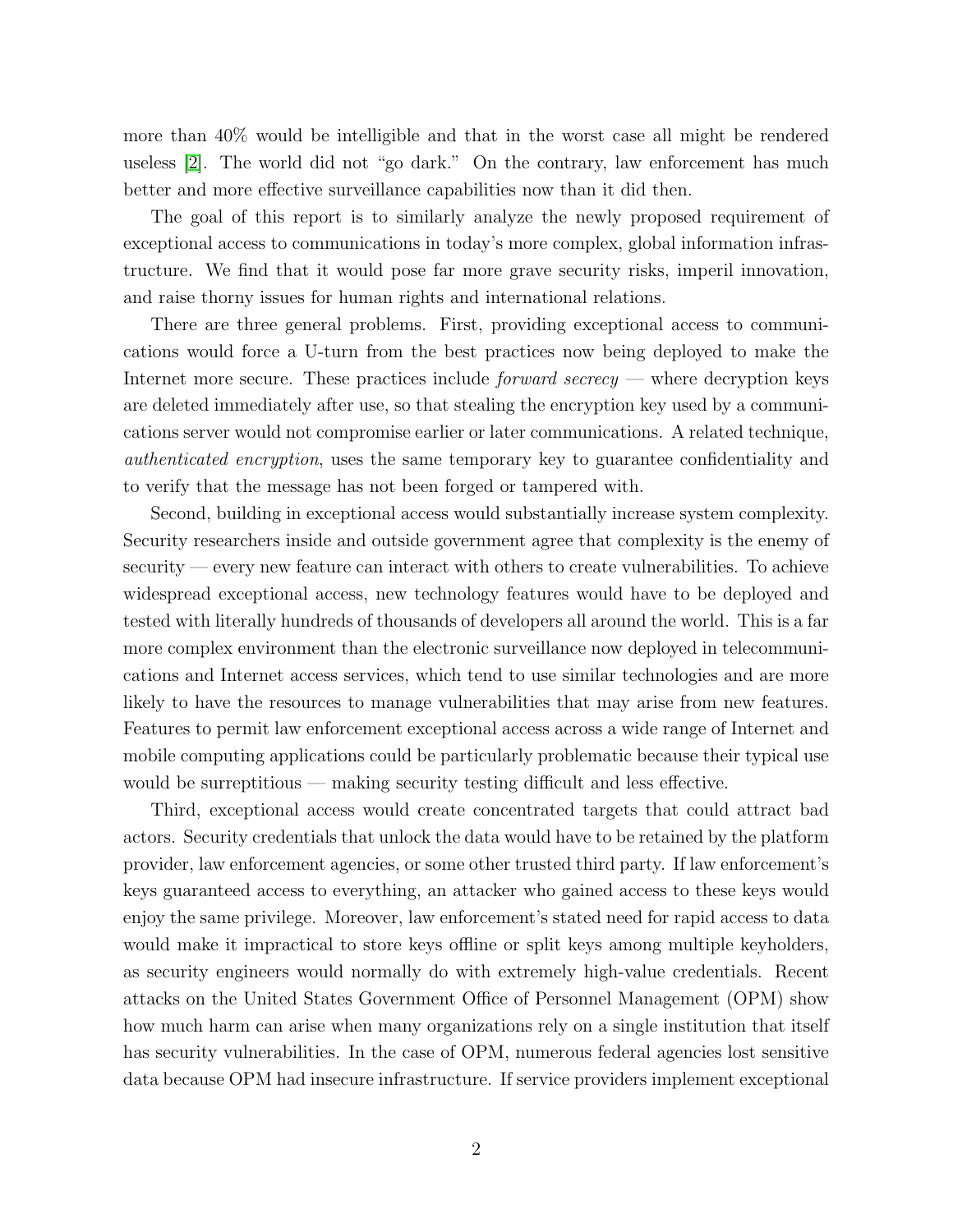access requirements incorrectly, the security of all of their users will be at risk.

Our analysis applies not just to systems providing access to encrypted data but also to systems providing access directly to plaintext. For example, law enforcement has called for social networks to allow automated, rapid access to their data. A law enforcement backdoor into a social network is also a vulnerability open to attack and abuse. Indeed, Google's database of surveillance targets was surveilled by Chinese agents who hacked into its systems, presumably for counterintelligence purposes [\[3\]](#page-25-2).

The greatest impediment to exceptional access may be jurisdiction. Building in exceptional access would be risky enough even if only one law enforcement agency in the world had it. But this is not only a US issue. The UK government promises legislation this fall to compel communications service providers, including US-based corporations, to grant access to UK law enforcement agencies, and other countries would certainly follow suit. China has already intimated that it may require exceptional access. If a British-based developer deploys a messaging application used by citizens of China, must it provide exceptional access to Chinese law enforcement? Which countries have sufficient respect for the rule of law to participate in an international exceptional access framework? How would such determinations be made? How would timely approvals be given for the millions of new products with communications capabilities? And how would this new surveillance ecosystem be funded and supervised? The US and UK governments have fought long and hard to keep the governance of the Internet open, in the face of demands from authoritarian countries that it be brought under state control. Does not the push for exceptional access represent a breathtaking policy reversal?

The need to grapple with these legal and policy concerns could move the Internet overnight from its current open and entrepreneurial model to becoming a highly regulated industry. Tackling these questions requires more than our technical expertise as computer scientists, but they must be answered before anyone can embark on the technical design of an exceptional access system.

In the body of this report, we seek to set the basis for the needed debate by presenting the historical background to exceptional access, summarizing law enforcement demands as we understand them, and then discussing them in the context of the two most popular and rapidly growing types of platform: a messaging service and a personal electronic device such as a smartphone or tablet. Finally, we set out in detail the questions for which policymakers should require answers if the demand for exceptional access is to be taken seriously. Absent a concrete technical proposal, and without adequate answers to the questions raised in this report, legislators should reject out of hand any proposal to return to the failed cryptography control policy of the 1990s.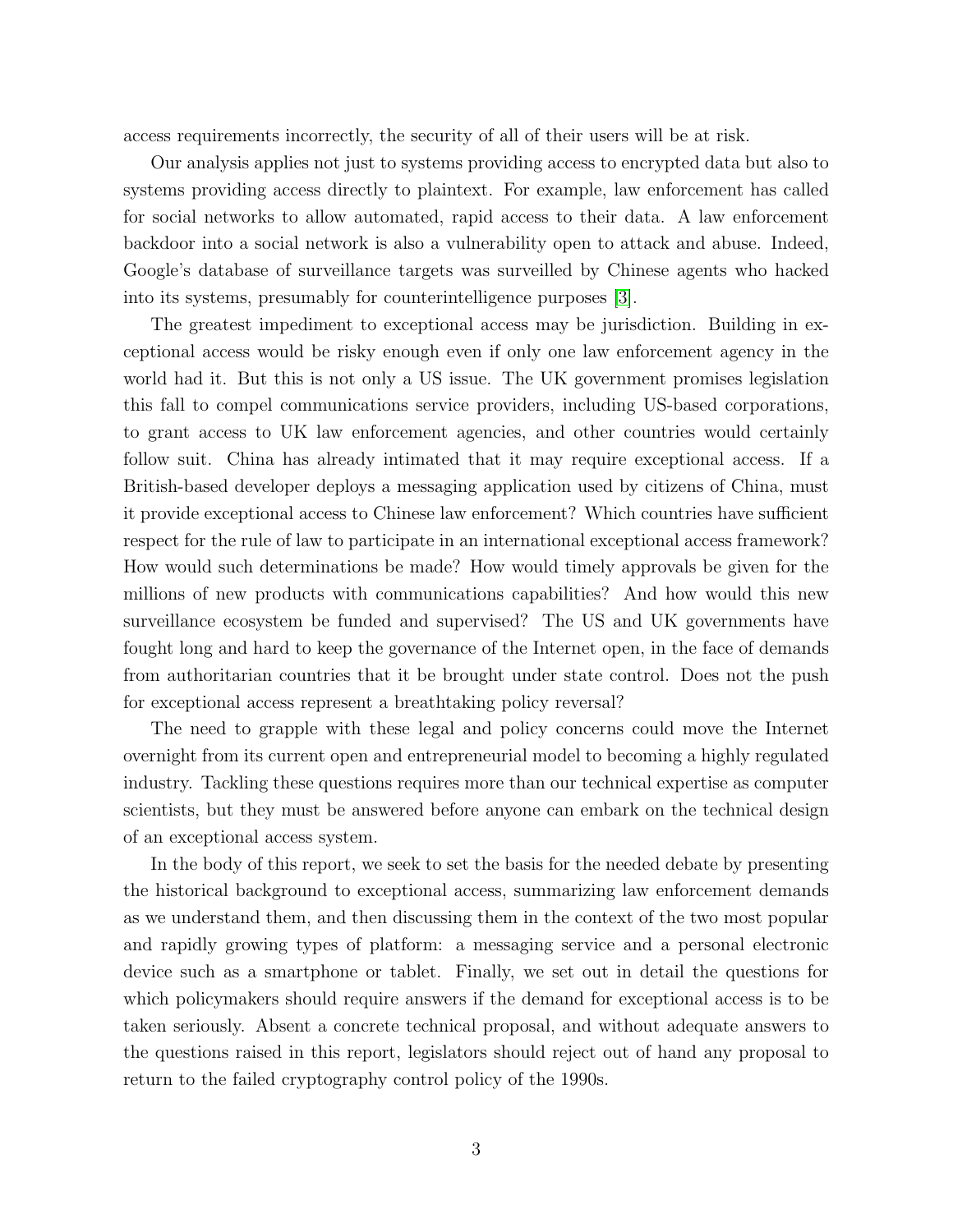## Contents

| $\mathbf{1}$   | Background of today's debate on exceptional access                 |                                                                                          | $\overline{5}$  |
|----------------|--------------------------------------------------------------------|------------------------------------------------------------------------------------------|-----------------|
|                | 1.1                                                                |                                                                                          | $\overline{5}$  |
|                | 1.2                                                                | Findings from the 1997 analysis of key escrow systems                                    | $6\phantom{.}6$ |
|                | 1.3                                                                | What has changed and what remains the same since $1990s$ ?                               | $\overline{7}$  |
| $\overline{2}$ | <b>Scenarios</b>                                                   |                                                                                          | 11              |
|                | 2.1                                                                | Scenario 1: Providing exceptional access to globally distributed, encrypted              |                 |
|                |                                                                    |                                                                                          | 11              |
|                | 2.2                                                                | Scenario 2: Exceptional access to plaintext on encrypted devices such as                 |                 |
|                |                                                                    |                                                                                          | 14              |
|                | 2.3                                                                |                                                                                          | 15              |
| 3              | Security impact of common law enforcement requirements with excep- |                                                                                          |                 |
|                | tional access                                                      |                                                                                          | 18              |
|                | 3.1                                                                |                                                                                          | 18              |
|                | 3.2                                                                |                                                                                          | 19              |
|                | 3.3                                                                |                                                                                          | 20              |
| $\overline{4}$ | Principles at stake and unanswered questions                       |                                                                                          | 20              |
|                | 4.1                                                                |                                                                                          | 21              |
|                | 4.2                                                                |                                                                                          | 22              |
|                | 4.3                                                                |                                                                                          | 23              |
|                | 4.4                                                                | Evaluation, assessment, and evolution $\ldots \ldots \ldots \ldots \ldots \ldots \ldots$ | 24              |
| $\mathbf{5}$   | Conclusion                                                         |                                                                                          | 24              |
| 6              | <b>Author Biographies</b>                                          |                                                                                          | 30              |
| $7\,$          |                                                                    | Acknowledgments                                                                          | 31              |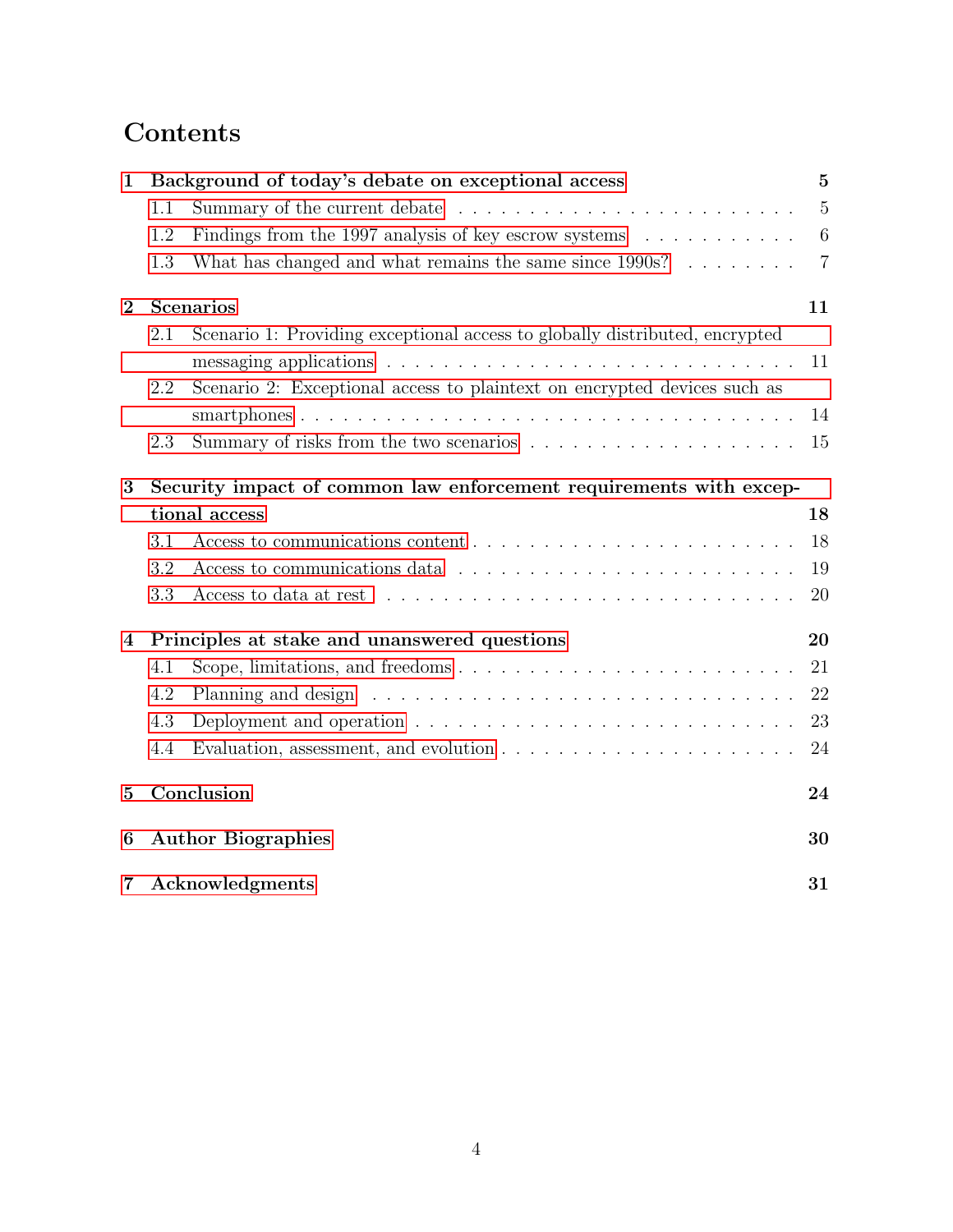## <span id="page-5-0"></span>1 Background of today's debate on exceptional access

The encryption debate has been reopened in the last year with both FBI Director James Comey and UK Prime Minister David Cameron warning, as in the early 1990s, that encryption threatens law enforcement capabilities, and advocating that the providers of services that use encryption be compelled by law to provide access to keys or to plaintext in response to duly authorized warrants. We have therefore reconvened our expert group to re-examine the impact of mandatory exceptional access in today's Internet environment.<sup>[1](#page-5-2)</sup>

In the 1990s, the governments of United States and a number of other industrialized countries advocated weakening encryption. Claiming that widespread encryption would be disastrous for law enforcement, the US government proposed the use of the Clipper Chip, an encryption device that contained a government master key to give the government access to encrypted communications. Other governments followed suit with proposals for encryption licensing that would require copies of keys to be held in escrow by *trusted third* parties — companies that would be trusted to hand over keys in response to warrants. The debate engaged industry, NGOs, academia, and others. Most of the authors of the present paper wrote a report on the issues raised by key escrow or trusted-third-party encryption that analyzed the technical difficulties, the added risks, and the likely costs of such an escrow system[\[1\]](#page-25-0). That push for key escrow was abandoned in 2000 because of pressure from industry during the dotcom boom and because of political resistance from the European Union, among others.

#### <span id="page-5-1"></span>1.1 Summary of the current debate

The current public policy debate is hampered by the fact that law enforcement has not provided a sufficiently complete statement of their requirements for technical experts or lawmakers to analyze. The following exhortation from United States FBI Director James Comey is as close as we come:

"We aren't seeking a back-door approach. We want to use the front door, with clarity and transparency, and with clear guidance provided by law. We are completely comfortable with court orders and legal process — front doors that provide the evidence and information we need to investigate crime and

<span id="page-5-2"></span><sup>&</sup>lt;sup>1</sup>We follow the 1996 National Academies CRISIS report in using the phrase "exceptional access" to "stress that the situation is not one that was included within the intended bounds of the original transaction." [\[4,](#page-25-3) p. 80]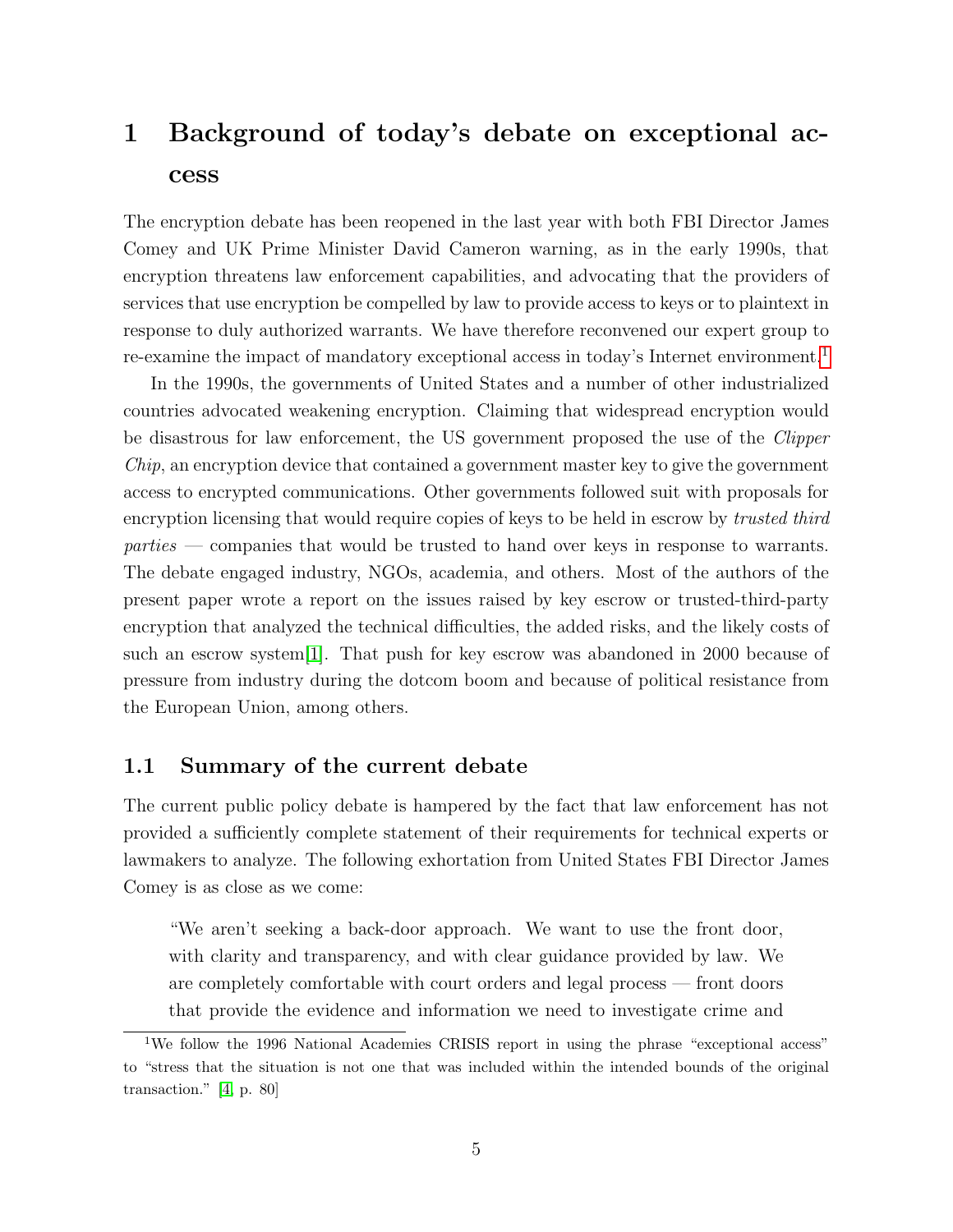prevent terrorist attacks."

"Cyber adversaries will exploit any vulnerability they find. But it makes more sense to address any security risks by developing intercept solutions during the design phase, rather than resorting to a patchwork solution when law enforcement comes knocking after the fact. And with sophisticated encryption, there might be no solution, leaving the government at a dead end  $-$  all in the name of privacy and network security." [\[5\]](#page-25-4)

Prime Minister David Cameron simply wants the police to have access to everything. Speaking in the wake of the Charlie Hebdo murders in Paris, he said:

"In our country, do we want to allow a means of communication between people which, even in extremis, with a signed warrant from the home secretary personally, that we cannot read? . . . The question remains: are we going to allow a means of communications where it simply is not possible to do that? My answer to that question is: no, we must not." [\[6\]](#page-26-0)

So, we must ask, is it possible to build in such exceptional access without creating unacceptable risk? In order to understand the technical and operational issues, we first review the results of our 1997 report and consider what has changed since then. We next try to clarify ideal law enforcement requirements and understand the kinds of risks that are likely to arise if these generic requirements are imposed broadly in the global Internet environment. Then, we present two technology scenarios typical of the landscape facing modern electronic surveillance. Combining what is publicly known about surveillance practices today, along with common legal requirements, we are able to present scenarios that illustrate many of the key risks that exceptional access will entail.

We do not suggest that our own interpretation of Comey's stated requirements serve as a basis for regulation but merely as a starting point for discussion. If officials in the UK or US disagree with our interpretation, we urge them to state their requirements clearly. Only then can a rigorous technical analysis be conducted in an open, transparent manner. Such analysis is crucial in a world that is so completely reliant on secure communications for every aspect of daily lives, from nations' critical infrastructure, to government, to personal privacy in daily life, to all matters of business from the trivial to the global.

#### <span id="page-6-0"></span>1.2 Findings from the 1997 analysis of key escrow systems

We begin by reviewing the findings on the risks of key recovery/key escrow systems from a paper that many of us wrote almost 20 years ago[\[1\]](#page-25-0). Many of us came together then to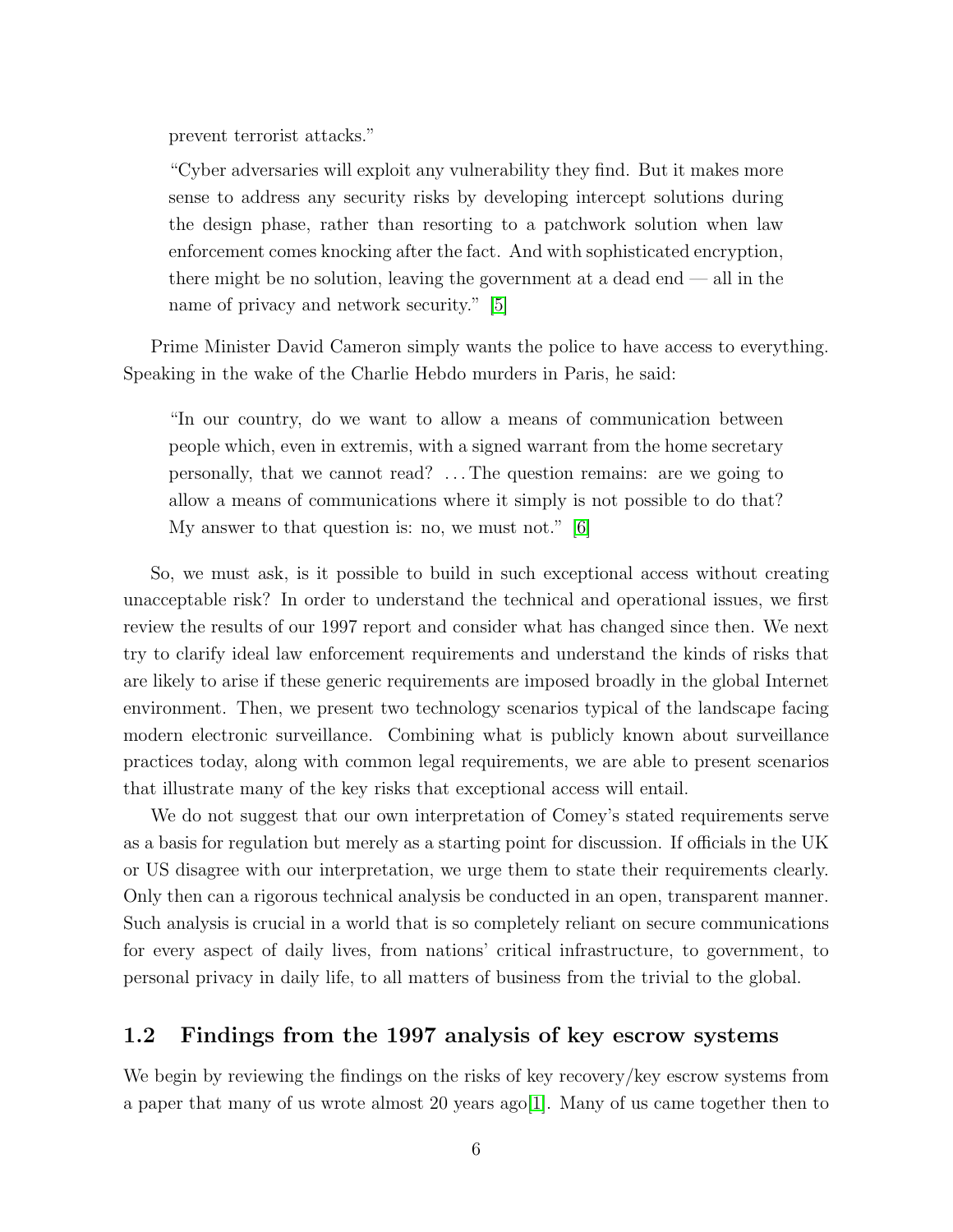examine the security risks of ensuring law enforcement access to encrypted information. We found that any key escrow system had basic requirements that placed substantial costs on end users, and that these costs would have been too difficult and expensive to implement. For law enforcement to have quick and reliable access to plaintext, every key escrow system required the existence of highly sensitive yet perennially available secret keys. This requirement alone inevitably leads to an increased risk of exposure, inflated software complexity, and high economic costs.

The first downside is increased risk of a security incident. An organization that holds an escrow key could have a malicious insider that abuses its power or leaks that organization's key. Even assuming an honest agency, there is an issue of competence: cyberattacks on keyholders could easily result in catastrophic loss.

The additional complexity of a key escrow system compounds these risks. At the time, all openly proposed key escrow solutions had major flaws that could be exploited; even normal encryption was difficult to implement well, and key escrow made things much harder. Another source of complexity was the scale of a universal key recovery system — the number of agents, products, and users involved would be immense, requiring an escrow system well beyond the technology of the time. Further, key escrow threatened to increase operational complexity: a very large number of institutions would have to securely and safely negotiate targeting, authentication, validity, and information transfer for lawful information access.

All of the above factors raise costs. Risks of exposure, for instance, change the threat landscape for organizations, which must then worry about mistaken or fraudulent disclosures. The government would have increased bureaucracy to test and approve key recovery systems. Software vendors would have to bear the burden of increased engineering costs. In 1997, we found that systems enabling exceptional access to keys would be inherently less secure, more expensive, and much more complex than those without. This result helped policymakers decide against mandated exceptional access.

#### <span id="page-7-0"></span>1.3 What has changed and what remains the same since 1990s?

It is impossible to operate the commercial Internet or other widely deployed global communications network with even modest security without the use of encryption. An extensive debate in the 1980s and 1990s about the role of encryption came to this conclusion once before. Today, the fundamental technical importance of strong cryptography and the difficulties inherent in limiting its use to meet law enforcement purposes remain the same. What has changed is that the scale and scope of systems dependent on strong encryption are far greater, and our society is far more reliant on far-flung digital networks that are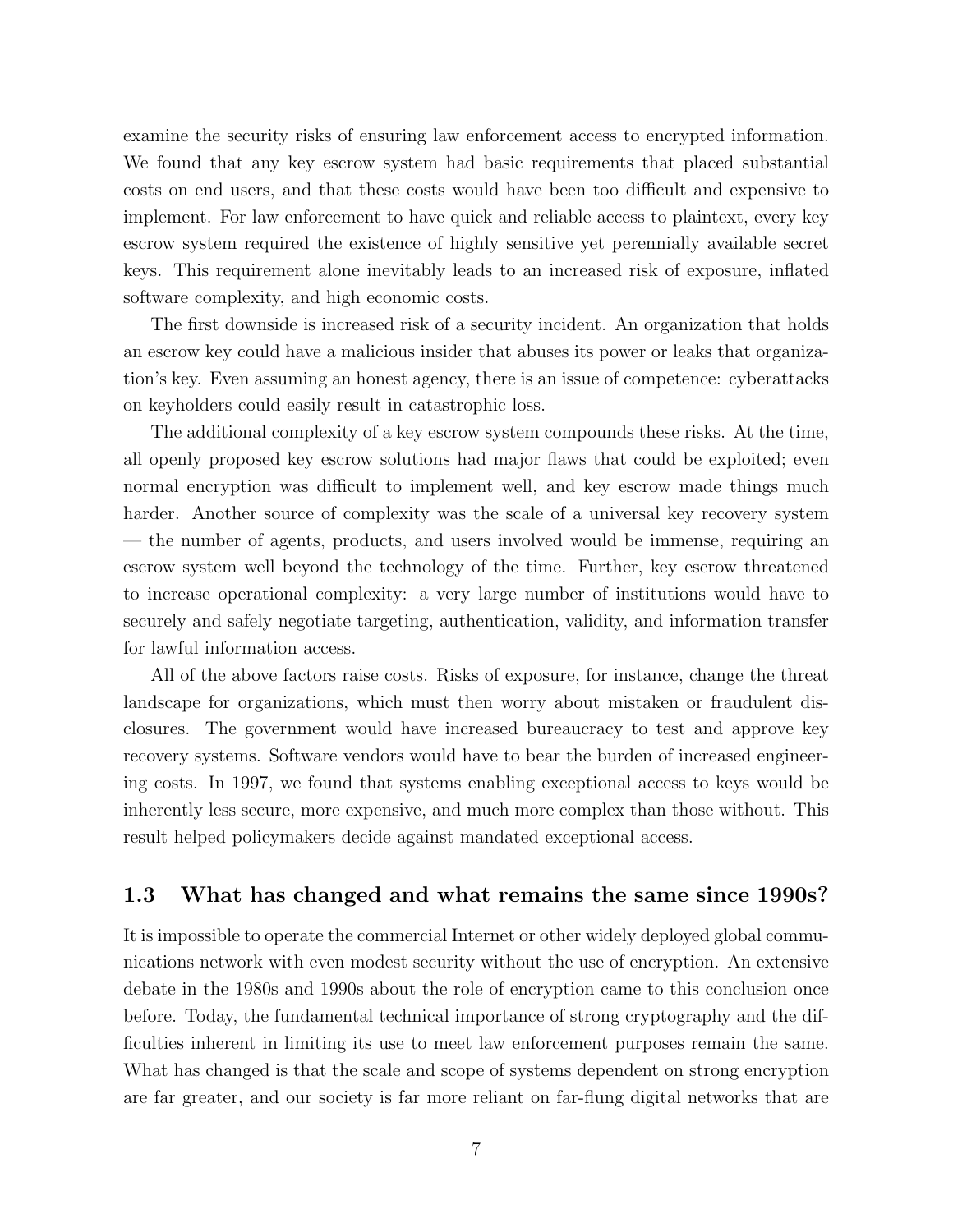under daily attack.

In the early 1990s, the commercialization of the Internet was being thwarted by US government controls on encryption — controls that were in many ways counterproductive to long-term commercial and national security interests. A 1996 United States National Academy of Science study concluded that, "On balance, the advantages of more widespread use of cryptography outweigh the disadvantages" [\[4,](#page-25-3) p. 6]. Four years later, partly in response to pressures from industry, partly in response to the loosening of cryptographic export controls by the European Union, partly because crypto export controls were declared unconstitutional by US Circuit Courts, and partly because of increasing reliance on electronic communications and commerce, the US relaxed export controls on encryption [\[7\]](#page-26-1).

The Crypto Wars actually began in the 1970s, with conflicts over whether computer companies such as IBM and Digital Equipment Corporation could export hardware and software with strong encryption, and over whether academics could publish cryptographic research freely. They continued through the 1980s over whether the NSA or the National Institute of Standards and Technology (NIST) would control the development of cryptographic standards for the non-national security side of the government (NIST was given the authority under the 1987 Computer Security Act). They came to full force during the 1990s, when the US government, largely through the use of export controls, sought to prevent companies such as Microsoft and Netscape from using strong cryptography in web browsers and other software that was at the heart of the growing Internet. The end of the wars — or the apparent end — came because of the Internet boom.

In many ways, the arguments are the same as two decades ago. US government cryptographic standards — the Data Encryption Standard then, the Advanced Encryption Standard now — are widely used both domestically and abroad. We know more now about how to build strong cryptosystems, though periodically we are surprised by a break. However, the real security challenge is not the mathematics of cryptosystems; it is engineering, specifically the design and implementation of complex software systems. Two large government efforts, healthcare.gov and the FBI Trilogy program, demonstrate the difficulties that scale and system integration pose in building large software systems. Healthcare.gov, the website implementing the president's signature healthcare program, failed badly in its initial days, unable to serve more than a tiny percentage of users [\[8\]](#page-26-2). A decade earlier, five years of effort spent building an electronic case file system for the  $FBI$  — an effort that cost \$170 million — was abandoned as unworkable [\[9\]](#page-26-3).

At one level, the worst has not come to pass — the power grid, the financial system, critical infrastructure in general, and many other systems all function reliably using com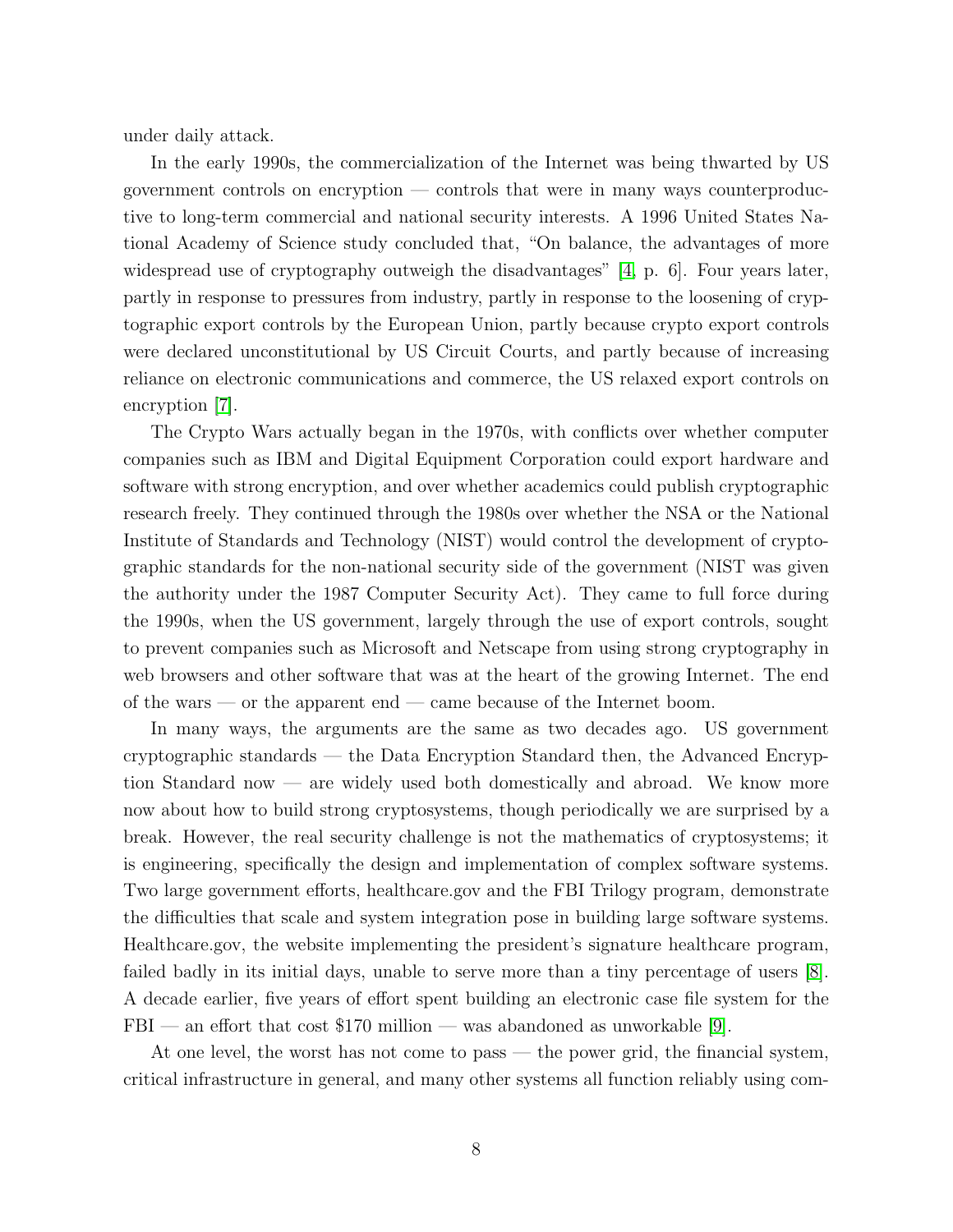plex software. On another level, the worst is occurring daily. Recent breaches for financial gain include: T.J. Maxx, theft of 45 million credit card records [\[10\]](#page-26-4); Heartland Payment Systems, compromise of 100 million credit cards [\[11\]](#page-26-5); Target, compromise of 40 million credit cards; Anthem, collection of names, addresses, birthdates, employment and income information, and Social Security numbers of 80 million people that could result in identity theft  $|12|$ .

Attacks on government agencies are also increasing. A set of 2003 intrusions targeting US military sites collected such sensitive data as specifications for Army helicopter mission planning systems, Army and Air Force flight-planning software, and schematics for the Mars Orbiter Lander [\[13\]](#page-26-7). Such theft has not only been from the defense industrial base, but has included the pharmaceuticals, Internet, biotechnology and energy industries. In 2010, then Deputy Secretary of Defense William Lynn concluded, "Although the threat to intellectual property is less dramatic than the threat to critical national infrastructure, it may be the most significant cyberthreat that the United States will face over the long term" [\[14\]](#page-26-8).

The December 2014 North Korean cyberattacks against Sony, the first such by a nation-state, resulted in large headlines. But the 2011 theft from RSA/EMC of the seed  $keys$  — initial keys used to generate other keys — in hardware tokens used to provide two-factor authentication [\[15\]](#page-26-9), and the recent theft of personnel records from the US Office of Personnel Management are far more serious issues. The former undermined the technical infrastructure for secure systems, while the latter, by providing outsiders with personal information of government users, creates leverage for many years to come for potential insider attacks, undermining the social infrastructure needed to support secure governmental systems — including any future system for exceptional access. And while attacks against critical infrastructure have not been significant, the potential to do so has been demonstrated in test cases [\[16\]](#page-26-10) and in an actual attack on German steel mill that caused significant damage to a blast furnace [\[17\]](#page-27-0).

As exceptional access puts the security of Internet infrastructure at risk, the effects will be felt every bit as much by government agencies as by the private sector. Because of cost and Silicon Valley's speed of innovation, beginning in the mid-1990s, the US government moved to a commercial off the shelf (COTS) strategy for information technology equipment, including communications devices. In 2002, Information Assurance Technical Director Richard George told a Black Hat audience that "NSA has a COTS strategy, which is: when COTS products exist with the needed capabilities, we will encourage their use whenever and wherever appropriate . . . "[\[18\]](#page-27-1). Such a COTS solution makes sense, of course, only if the private sector technologies the government uses are secure.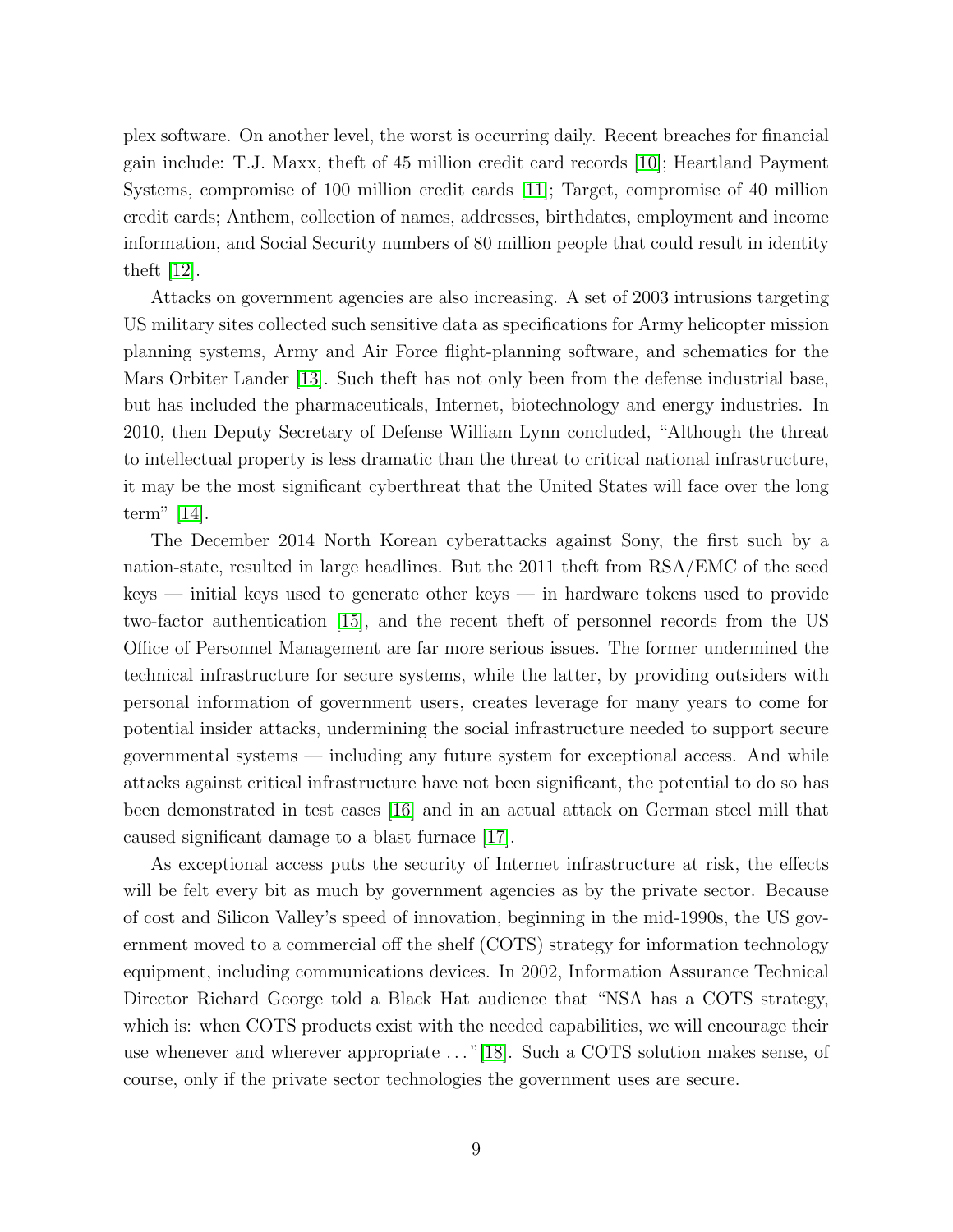Communications technologies designed to comply with government requirements for backdoors for legal access have turned out to be insecure. For ten months in 2004 and 2005, 100 senior members of the Greek government (including the Prime Minister, the head of the Ministry of National Defense and the head of the Ministry of Justice) were wiretapped by unknown parties through lawful access built into a telephone switch owned by Vodafone Greece [\[19\]](#page-27-2). In 2010 an IBM researcher observed that a Cisco architecture for enabling lawful interception in IP networks was insecure.<sup>[2](#page-10-0)</sup> This architecture had been public for several years, and insecure versions had been implemented by several carriers in Europe [\[20\]](#page-27-3). And when the NSA examined telephone switches built to comply with government-mandated access for wiretapping, it discovered security problems with all the switches submitted for testing[\[21\]](#page-27-4). Embedding exceptional access requirements into communications technology will ensure even more such problems, putting not only private-sector systems, but government ones, at risk.

Speaking on the topic of law enforcement access and systems security, Vice Chairman of the Joint Chiefs of Staff Admiral James A. Winnefeld recently remarked, "But I think we would all win if our networks are more secure. And I think I would rather live on the side of secure networks and a harder problem for Mike [NSA Director Mike Rogers] on the intelligence side than very vulnerable networks and an easy problem for Mike and part of that, it's not only is the right thing to do, but part of that goes to the fact that we are more vulnerable than any other country in the world, on our dependence on cyber. I'm also very confident that Mike has some very clever people working for him, who might actually still be able to get some good work done."

While the debate over mandated law enforcement access is not new, it does take on added urgency in today's world. Given our growing dependence on the Internet, and the urgent need to make this and other digital infrastructures more secure, any move in the direction of decreased security should be looked upon with extreme skepticism. Once before, when considering this issue, governments around the world came to the conclusion that designing in exceptional access provisions to vital systems would increase security risk and thwart innovation. As the remainder of this paper will show, such measures are even riskier today.

<span id="page-10-0"></span><sup>&</sup>lt;sup>2</sup>It is worth noting that the router's design was based on standards put forth by the European Telecommunications Standards Institute.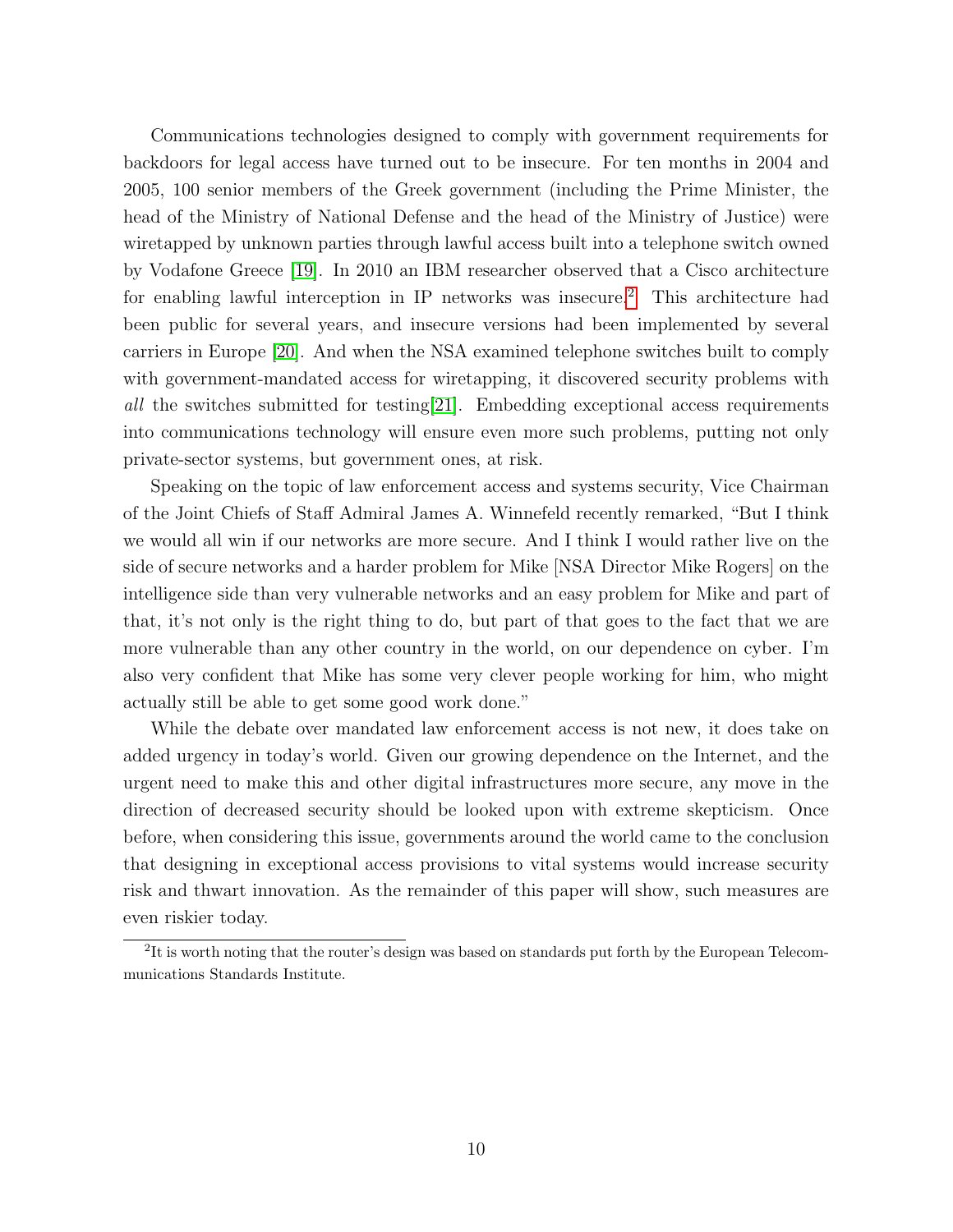## <span id="page-11-0"></span>2 Scenarios

Law enforcement authorities have stated a very broad requirement for exceptional access. Yet there are many details lacking including the range of systems to which such requirements would apply, the extraterritorial application, whether anonymous communications would be allowed, and many other variables. To analyze the range of security risks that may arise in commonly used applications and services, we examine two popular scenarios: encrypted real-time messaging services and devices such as smartphones that use strong encryption to lock access to the device.

## <span id="page-11-1"></span>2.1 Scenario 1: Providing exceptional access to globally distributed, encrypted messaging applications

Imagine a massively distributed global messaging application on the Internet currently using end-to-end encryption. Many examples of such systems actually exist, including Signal, which is available on iPhone and Android, Off-the-Record (OTR), a cryptographyenabling plug-in for many popular computer chat programs, and the often cited TextSecure and WhatsApp. Could one provide a secure application while meeting law enforcement exceptional access requirements?

To provide law enforcement access to encrypted data, one natural approach is to provide law enforcement direct access to keys that can be used to decrypt the data, and there is a frequently suggested and seemingly quite attractive mechanism for escrowing decryption keys. Data is typically encrypted — either for storage or transmission — with a symmetric key,<sup>[3](#page-11-2)</sup> and many data transmission protocols (e.g., the Transport Layer Security (TLS) protocol) can operate in a mode where the data to be sent is encrypted with a symmetric key that is in turn encrypted with a public key<sup>[4](#page-11-3)</sup> associated with the intended recipient. This encrypted symmetric key then travels with the encrypted data, and the recipient accesses the data by first using its private key to decrypt the symmetric key and then using the symmetric key to decrypt the data.

A common suggestion is to augment this approach by encrypting the symmetric key a second time — this time with a special escrowing public key. If the data is then transmitted, two encryptions of the symmetric key accompany the data — one with the public key of the intended recipient and one with a public key associated with an escrow agent. If the data has been encrypted with a symmetric key for storage rather than

<span id="page-11-3"></span><span id="page-11-2"></span><sup>3</sup>A symmetric key is one that is used for both encryption and decryption.

<sup>&</sup>lt;sup>4</sup>A public key is used to encrypt data that can then be decrypted only by an entity in possession of an associated private key.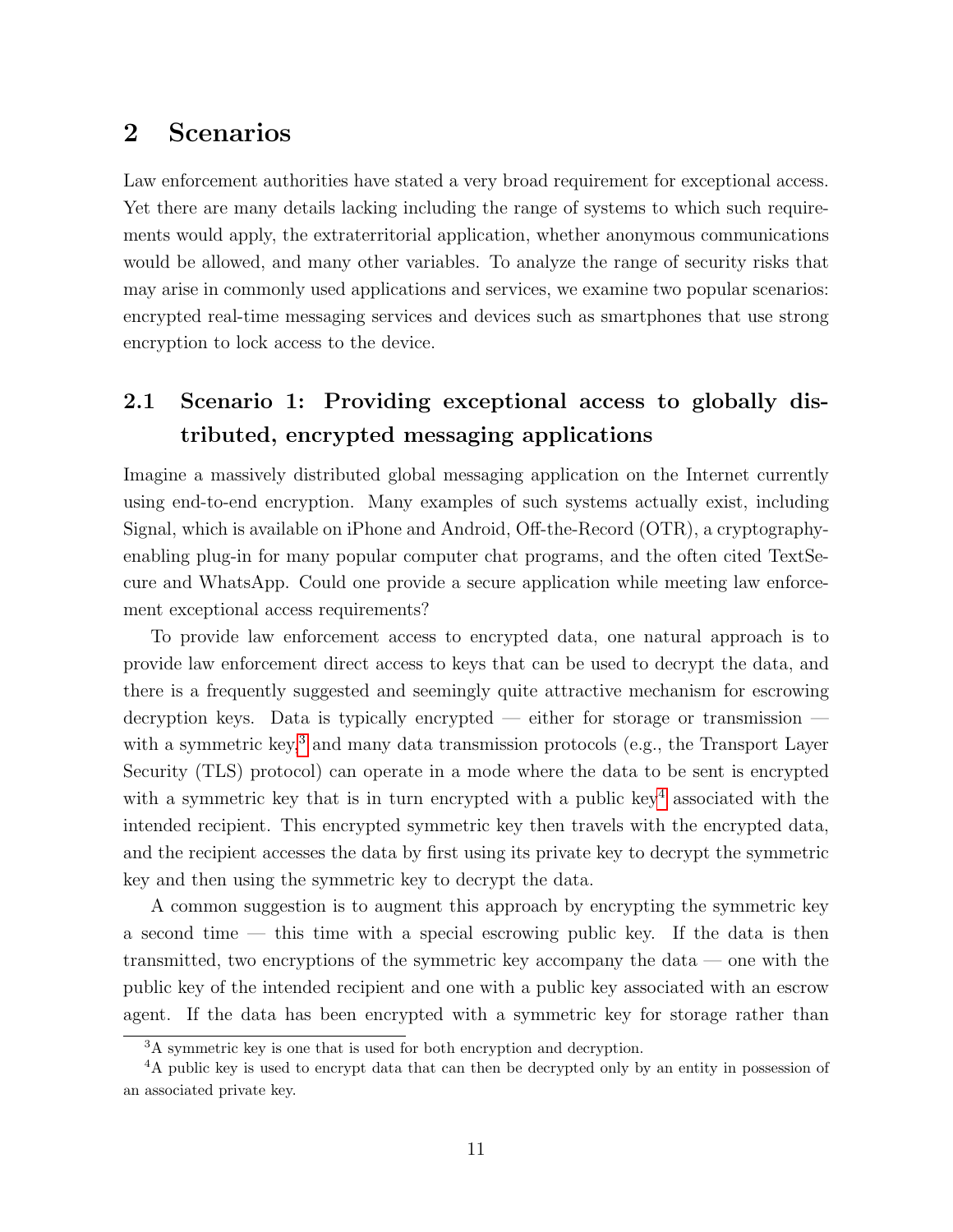transmission, the symmetric key might be encrypted with the public key of an escrow agent and this escrowed key could remain with the encrypted data. If a law enforcement entity obtains this encrypted data either during transmission or from storage the escrow agent could be enlisted to decrypt the symmetric key, which could then be used to decrypt the data.

There are, however, three principal impediments to using this approach for third-party escrow. Two are technical and the third is procedural.

The first technical obstacle is that although the mode of encrypting a symmetric key with a public key is in common use, companies are aggressively moving away from it because of a significant practical vulnerability: if an entity's private key is ever breached, all data ever secured with this public key is immediately compromised. Because it is unwise to assume a network will never be breached, a single failure should never compromise all data that was ever encrypted.

Thus, companies are moving towards forward secrecy, an approach that greatly reduces the exposure of an entity that has been compromised. With forward secrecy, a new key is negotiated with each transaction, and long-term keys are used only for authentication. These transaction (or *session*) keys are discarded after each transaction — leaving much less for an attacker to work with. When a system with forward secrecy is used, an attacker who breaches a network and gains access to keys can only decrypt data from the time of the breach until the breach is discovered and rectified; historic data remains safe. In addition, since session keys are destroyed immediately after the completion of each transaction, an attacker must interject itself into the process of each transaction in real time to obtain the keys and compromise the data.<sup>[5](#page-12-0)</sup>

The security benefits make clear why companies are rapidly switching to systems that provide forward secrecy.[6](#page-12-1) However, the requirement of key escrow creates a long-term vulnerability: if any of the private escrowing keys are *ever* compromised, then all data that ever made use of the compromised key is permanently compromised. That is, in order to accommodate the need for surreptitious, third-party access by law enforcement agencies, messages will have to be left open to attack by anyone who can obtain a copy of one of the many copies of the law enforcement keys. Thus all known methods of achieving third-party escrow are incompatible with forward secrecy.

Innovations providing better forward secrecy also support a broad social trend: users are moving en masse to more ephemeral communications. Reasons for moving to ephemeral communications range from practical decisions by corporations to protect proprietary in-

<span id="page-12-0"></span><sup>5</sup>Lack of forward secrecy was identified in the 1997 paper [\[1\]](#page-25-0) as a weakness of key escrow systems then. Since that time, the need for forward secrecy has grown substantially.

<span id="page-12-1"></span><sup>6</sup>See [\[22,](#page-27-5) [23,](#page-27-6) [24,](#page-27-7) [25,](#page-27-8) [26,](#page-27-9) [27,](#page-27-10) [28,](#page-28-0) [29,](#page-28-1) [30,](#page-28-2) [31,](#page-28-3) [32\]](#page-28-4).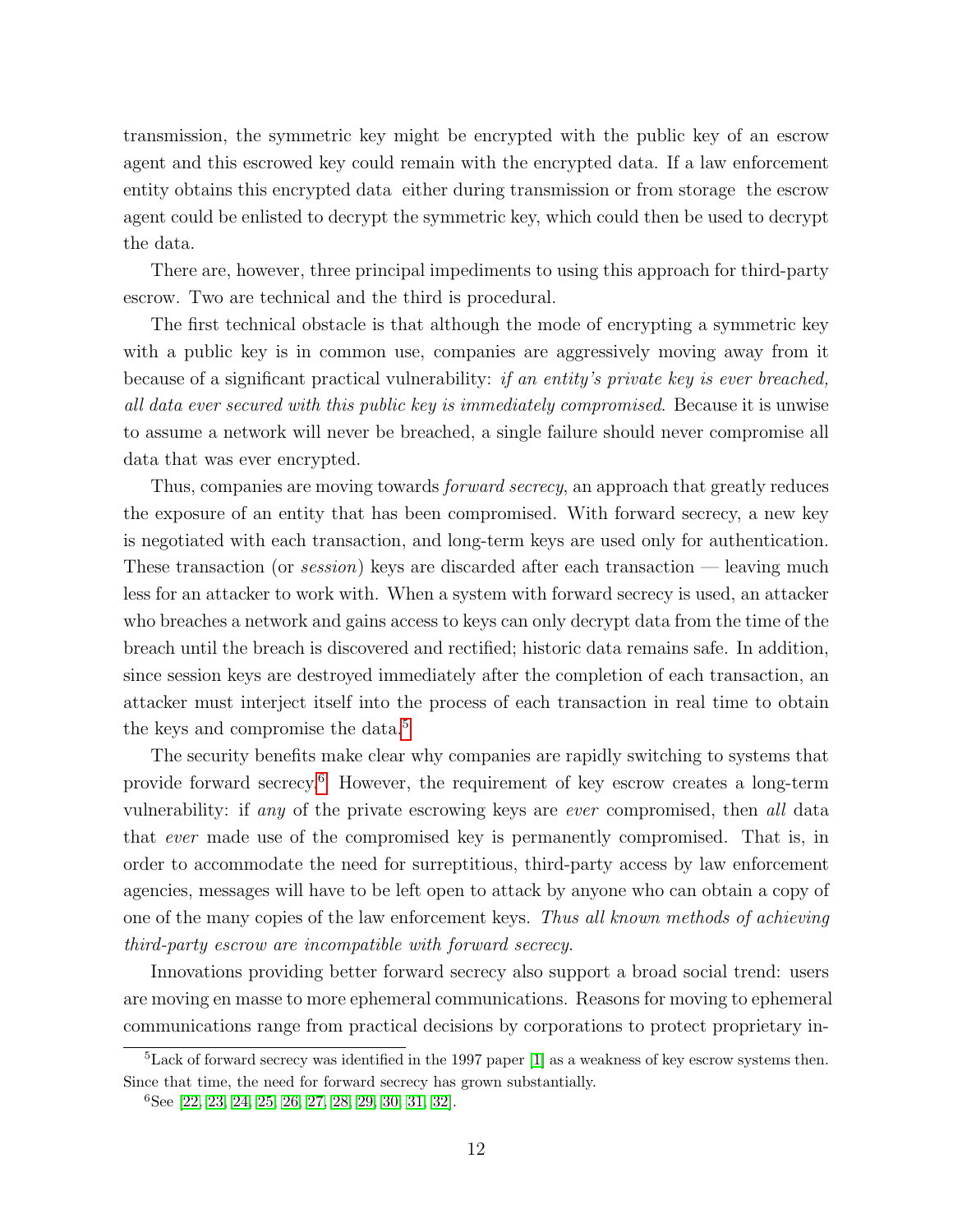formation from industrial espionage to individuals seeking to protect their ability to communicate anonymously and avoid attack by repressive governments. Many corporations delete email after 90 days, while individuals are moving from email to chat and using services like Snapchat where messages vanish after reading. Leading companies such as Twitter, Microsoft, and Facebook are supporting the move to transient messaging, and using modern security mechanisms to support it. This social and technical development is not compatible with retaining the means to provide exceptional access.

The second technical obstacle is that current best practice is often to use authenticated encryption, which provides *authentication* (ensuring that the entity at the other end of the communication is who you expect, and that the message has not been modified since being sent) as well as *confidentiality* (protecting the privacy of communications, including financial, medical, and other personal data). However, disclosure of the key for authenticated encryption to a third party means the message recipient is no longer provided with technical assurance of the communication's integrity; disclosure of the key allows the third party not only to read the encrypted traffic but also to forge traffic to the recipient and make it look as if it is coming from the original sender. Thus disclosing the key to a third party creates a new security vulnerability. Going back to the encryption methods of the 1990s, with separate keys for encryption and authentication, would not only double the computational effort required, but introduce many opportunities for design and implementation errors that would cause vulnerabilities.

The third principal obstacle to third-party key escrow is procedural and comes down to a simple question: who would control the escrowed keys? Within the US, one could postulate that the FBI or some other designated federal entity would hold the private key necessary to obtain access to data and that judicial mechanisms would be constructed to enable its use by the plethora of federal, state, and local law enforcement entities. However, this leaves unanswered the question of what happens outside a nation's borders. Would German and French public- and private-sector organizations be willing to use systems that gave the US government access to their data — especially when they could instead use locally built systems that do not? What about Russia? Would encrypted data transmitted between the US and China need to have keys escrowed by both governments? Could a single escrow agent be found that would be acceptable to both governments? If so, would access be granted to just one of the two governments or would both need to agree to a request?

These difficult questions must be answered before any system of exceptional access can be implemented. Such an architecture would require global agreements on how escrow would be structured, often against the best interests of certain countries' domestic goals,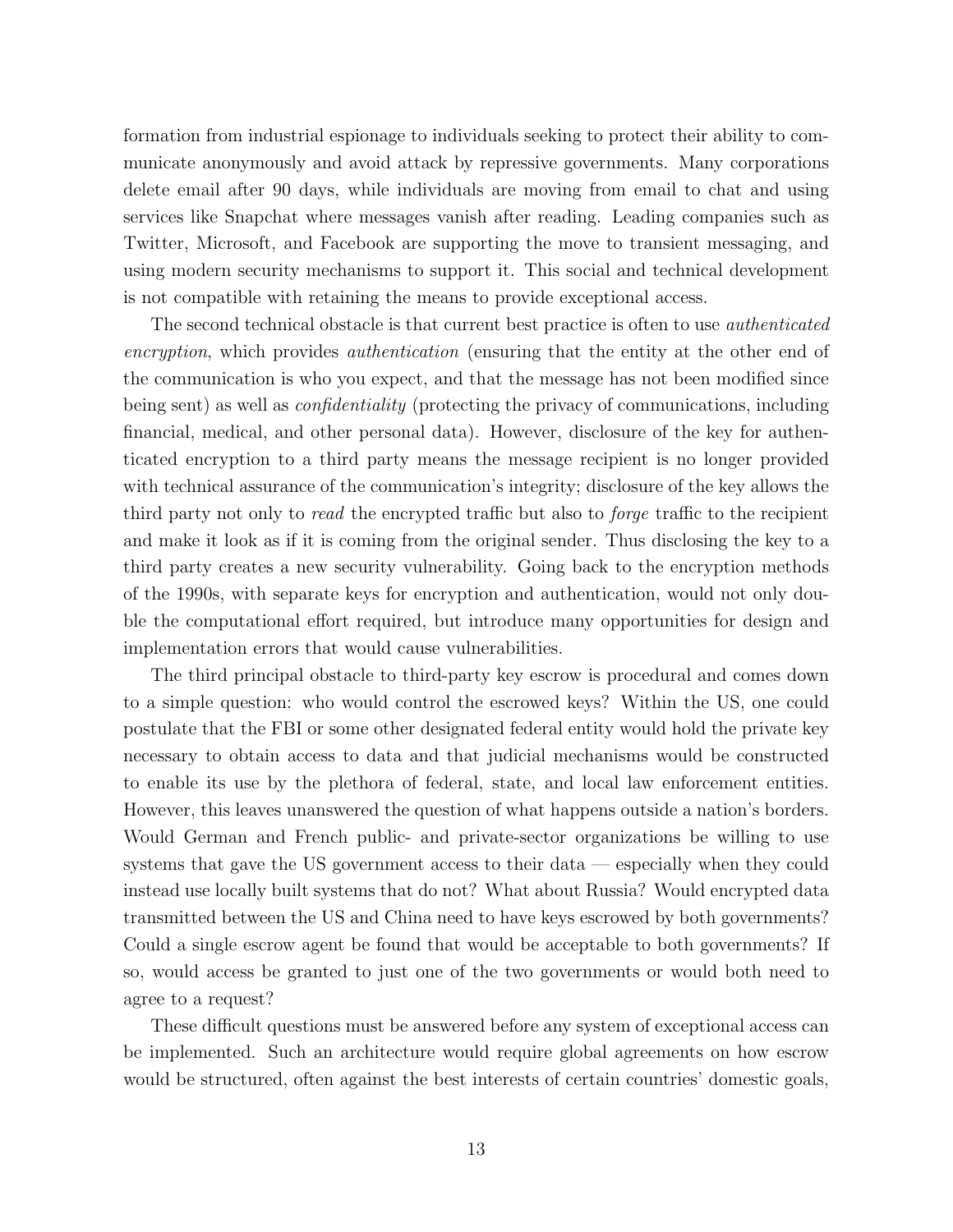together with mandates in virtually all nations to only sell and use compliant systems.

## <span id="page-14-0"></span>2.2 Scenario 2: Exceptional access to plaintext on encrypted devices such as smartphones

Imagine a smartphone platform vendor that seeks to accommodate law enforcement exceptional demands. When law enforcement comes into possession of a device, perhaps at a crime scene, and then obtains the necessary legal authorization (in the US this would be a warrant as a result of *Riley v. California*), the agent collects a unique identifying number from the device through some service mechanism, and then sends a request to the platform vendor to unlock the device remotely or provide the keys necessary for law enforcement to unlock the device locally.

At first glance, providing access to plaintext on devices — laptop hard drives, smartphones, tablets — is straightforward. Indeed, many corporations already escrow device encryption keys. However, and as is frequently the case, scaling up a corporate mechanism to a global one is hard.

When encrypting device storage, the user-entered passphrase is generally not used directly as an encryption key. There are many reasons for this; from a usability perspective, the most important one is to make it easier for the user to change the passphrase. If the key were used directly, it would be a time-consuming process to decrypt and re-encrypt the entire device when the passphrase is changed. Instead, a random key is used for bulk encryption; the user-supplied key (called the Key-Encrypting Key, or KEK) is used to encrypt the random key.

To protect against brute-force attacks against the user's passphrase, the device vendor may go a step further and combine it with a device-specific unique identifier to produce the KEK. In the iPhone, the KEK is stored in a special tamper-resistant processor that limits the guess rate to once every 80 milliseconds. This protects device owners against, for example, sophisticated thieves who might try to gain access to things like banking passwords. But regardless of how the KEK is generated, obtaining access to the plaintext requires that the device-encrypting key be encrypted under some additional key or keys. These could be manufacturer-owned keys or keys belonging to one or more law enforcement agencies. Either choice is problematic[\[33\]](#page-28-5).

If a vendor-supplied key is used, some sort of network protocol to decrypt the device key is necessary. This request must be authenticated, but how? How can the vendor have secure credentials for all of the thousands of law enforcement agencies around the world? How can the result be strongly bound to the device, to prevent unscrupulous agencies from requesting keys to devices not in their lawful possession? These are not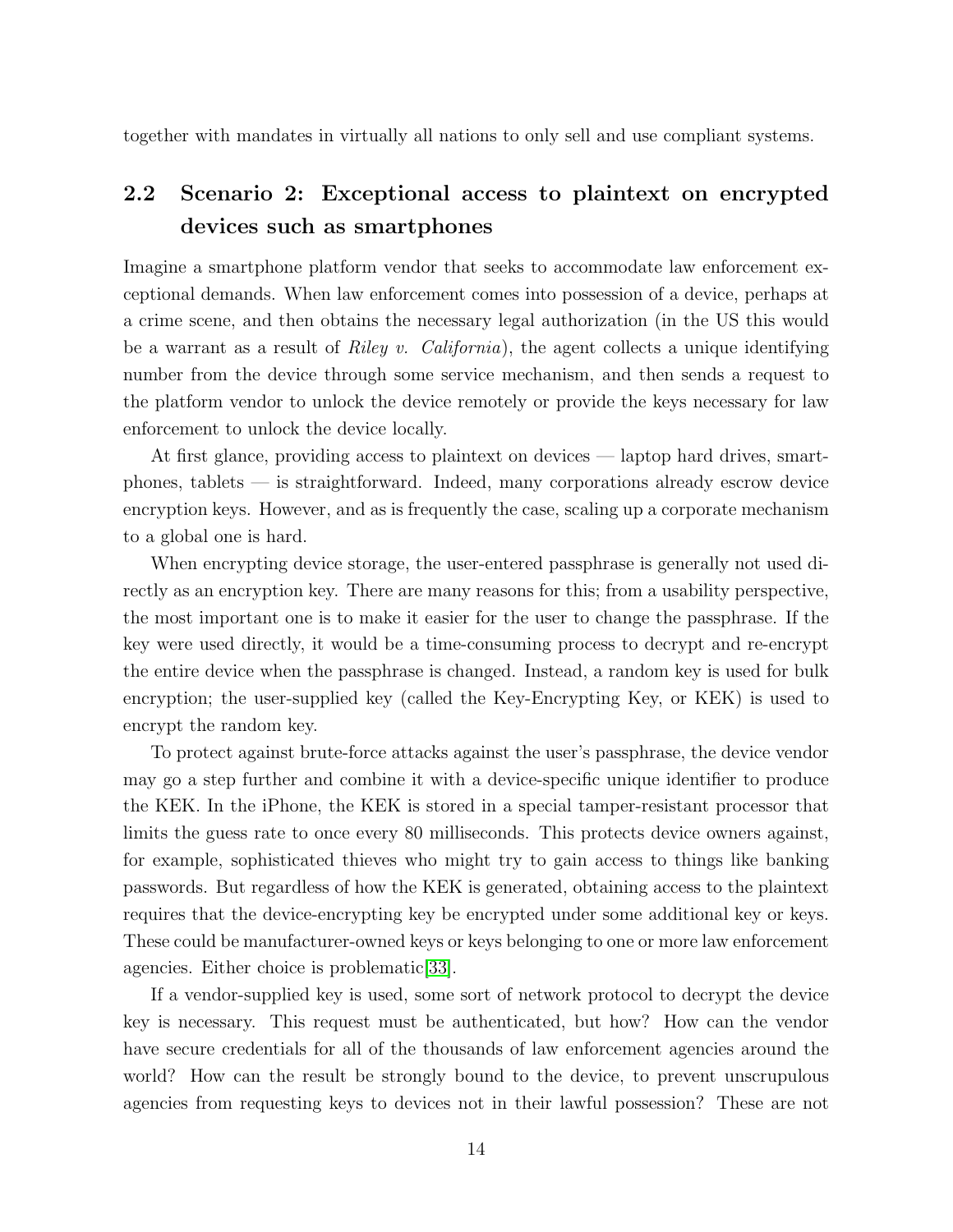easy requirements to meet, especially for devices that will not even boot without a valid key. They are likely to require changes to security hardware or to the software that drives it; both are difficult to do properly. Fixing glitches — especially security glitches — in deployed hardware is expensive and often infeasible.

Providing devices with law enforcement keys is equally difficult. Again, how can the vendor know who supplied the keys? How are these keys to be changed? <sup>[7](#page-15-1)</sup> How many keys can be installed without causing unacceptable slowdowns? Another alternative is to require that law enforcement ship devices back to the vendor for exceptional access decryption. However, it will still be necessary to store over long periods of time keys that can decrypt all of the sensitive data on devices. This only shifts the risks of protecting these keys to the device manufacturers.

Some would argue that per-country keys could be a sales requirement. That is, all devices sold within the US would be required to have, say, a preinstalled FBI-supplied key. That, however, does not suffice for devices brought in by travelers — and those are the devices likely to be of interest in terrorism investigations. A requirement that keys be installed at the border is also problematic. There are no standard input ports or key-loading mechanisms; furthermore, it would expose American travelers to malware installed by border guards in other countries [\[34,](#page-28-6) [35\]](#page-28-7).

#### <span id="page-15-0"></span>2.3 Summary of risks from the two scenarios

Designing exceptional access into today's information services and applications will give rise to a range of critical security risks. First, major efforts that the industry is making to improve security will be undermined and reversed. Providing access over any period of time to thousands of law enforcement agencies will necessarily increase the risk that intruders will hijack the exceptional access mechanisms. If law enforcement needs to look backwards at encrypted data for one year, then one year's worth of data will be put at risk. If law enforcement wants to assure itself real time access to communications streams, then intruders will have an easier time getting access in real time, too. This is a trade-off space in which law enforcement cannot be guaranteed access without creating serious risk that criminal intruders will gain the same access.

Second, the challenge of guaranteeing access to multiple law enforcement agencies in multiple countries is enormously complex. It is likely to be prohibitively expensive and also an intractable foreign affairs problem.

<span id="page-15-1"></span>Simple requirements can yield simple solutions (e.g. a door lock). But the requirements

<sup>7</sup>We note that some pieces of malware, such as Stuxnet and Duqu 2, have relied on code-signing keys issued to legitimate companies. When a key is compromised, it must be replaced.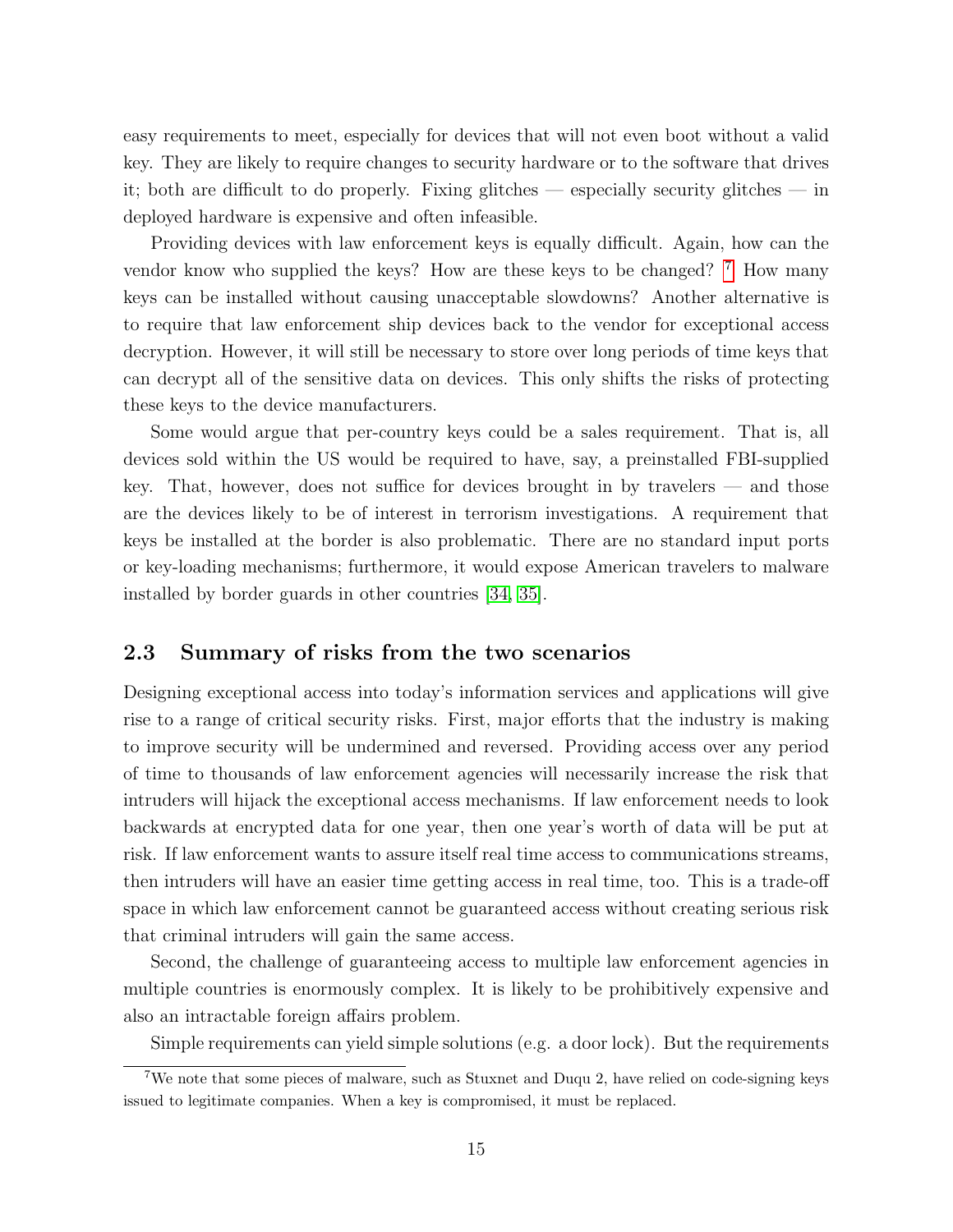of law enforcement access to encrypted data are inherently complex and, as we have already shown, nearly contradictory. Complex or nearly contradictory requirements yield brittle, often-insecure solutions. As NSA's former head of research testified in 2013:

"When it comes to security, complexity is not your friend. Indeed it has been said that complexity is the enemy of security. This is a point that has been made often about cybersecurity in a variety of contexts including, technology, coding and policy. The basic idea is simple: as software systems grow more complex, they will contain more flaws and these flaws will be exploited by cyber adversaries." [\[36\]](#page-28-8)

We have a very real illustration of the problem of complexity in a recent analysis of one of the most important security systems on the Internet: SSL/TLS. Transport Layer Security (TLS) and its predecessor Secure Socket Layer (SSL) are the mechanisms by which the majority of the web encrypts its traffic — every time a user logs into a bank account, makes an electronic purchase, or communicates over a social network, that user is trusting SSL/TLS to function properly. All a user needs to know of all of this complexity is that the lock or key icon shows up in the browser window. This indicates that the communication between the user and the remote website is secure from interception.

Unfortunately, writing code that correctly implements such cryptographic protocols has proven difficult; weakened protections makes it harder still. For instance, OpenSSL, the software used by about two-thirds of websites to do TLS encryption, has been plagued with systems-level bugs resulting in catastrophic vulnerabilities. The now-infamous Heartbleed bug was caused by a missing bounds check, an elementary programming error that lurked in the code for two years, leaving 17% of all websites vulnerable to data theft. More recent vulnerabilities, however, were caused by legacy restrictions on the exportation of cryptographic algorithms, dating back to the Crypto Wars. The fact that there are so many different implementations of TLS, all of which have to interoperate to make the Web secure, has proven to be a real source of security risk [\[37\]](#page-28-9). Website operators are reluctant to switch to more secure protocols if this will lose them even a few percent of prospective customers who are still using old software, so vulnerabilities introduced deliberately during the Crypto Wars have persisted to this day. Introducing complex new exceptional access requirements will similarly add more security bugs that will lurk in our software infrastructure for decades to come.

Third, there are broader risks for poorly deployed surveillance technology. Exceptional access mechanisms designed for law enforcement use have been exploited by hostile actors in the past. Between 1996 and 2006, it appears that insiders at Telecom Italia enabled the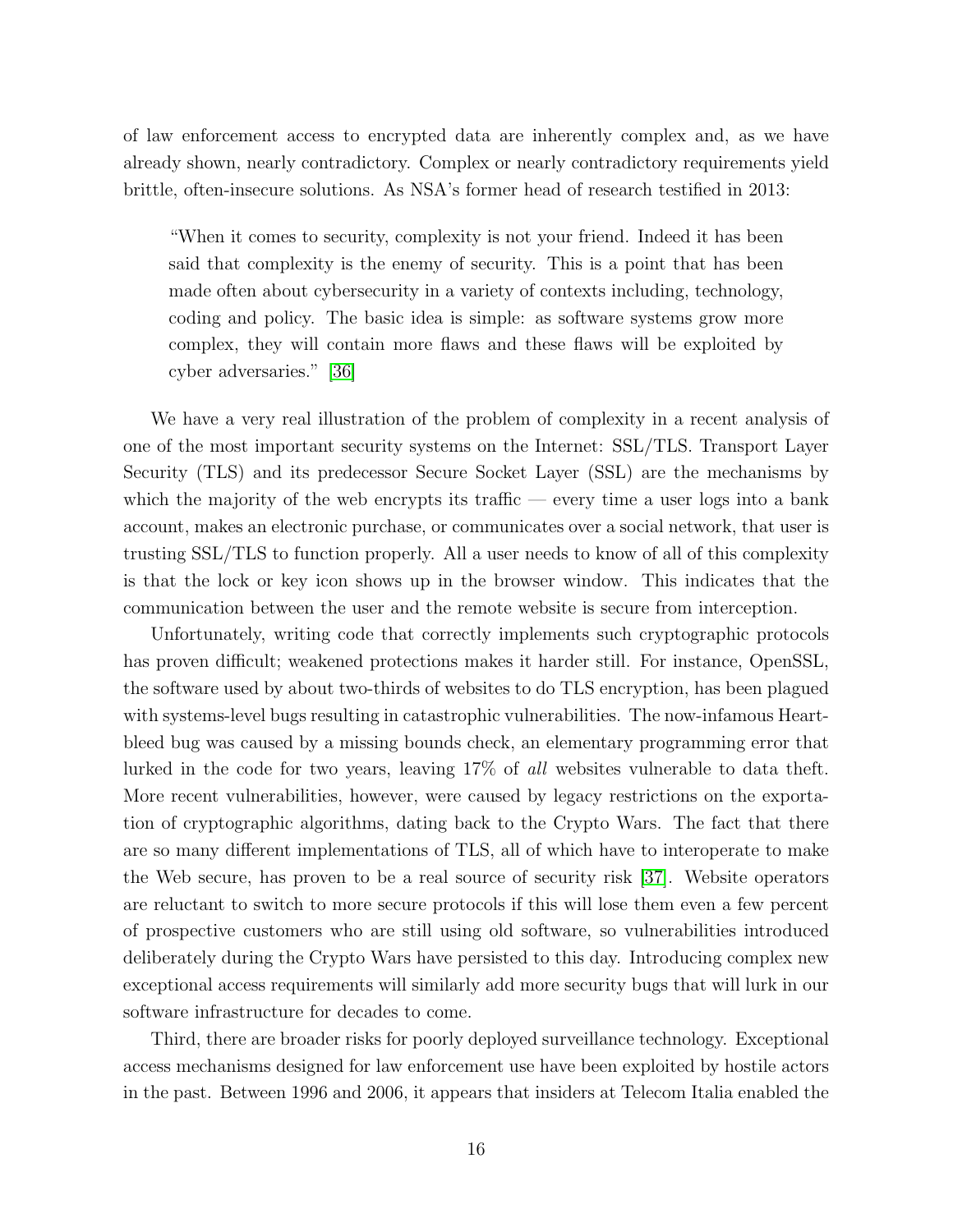wiretapping of 6,000 people, including business, financial, and political leaders, judges, and journalists [\[38\]](#page-29-0). In a country of 60 million, this means that no major business or political deal was truly private. The motivation here appeared to be money, including the possibility of blackmail. As we mentioned earlier, from 2004 to 2005, the cell phones of 100 senior members of the Greek government, including the Prime Minister, the head of the Ministry of National Defense, the head of the Ministry of Justice, and others. Vodafone Greece had purchased a telephone switch from Ericsson. The Greek phone company had not purchased wiretapping capabilities, but these were added during a switch upgrade in 2003. Because Vodafone Greece had not arranged for interception capabilities, the company did not have the ability to access related features, such as auditing. Nevertheless, someone acting without legal authorization was able to activate the intercept features and keep them running for ten months without being detected. The surveillance was uncovered only when some text messages went awry. Although the techniques of how it was done are understood, who was behind the surveillance remains unknown[\[19\]](#page-27-2).

Next, there are the broader costs to the economy. Economic growth comes largely from innovation in science, technology, and business processes. At present, technological progress is largely about embedding intelligence — software and communications everywhere. Products and services that used to be standalone now come with a mobile phone app, an online web service, and business models that involve either ads or a subscription. Increasingly these are also "social", so you can chat to your friends and draw them into the vendor's marketing web. Countries that require these new apps and web services to have their user-to-user communications functions authorized by the government will be at a significant disadvantage. At present, the world largely uses US apps and services, rather than the government-approved ones from Russia and China. This provides enormous leverage to US businesses.

Finally, this market advantage gives real benefits not just economically but in terms of soft power and moral leadership. The open Internet has long been a foreign policy goal of the US and its allies for a lot of good reasons. The West's credibility on this issue was damaged by the Snowden revelations, but can and must recover. Lawmakers should not risk the real economic, geopolitical, and strategic benefits of an open and secure Internet for law enforcement gains that are at best minor and tactical.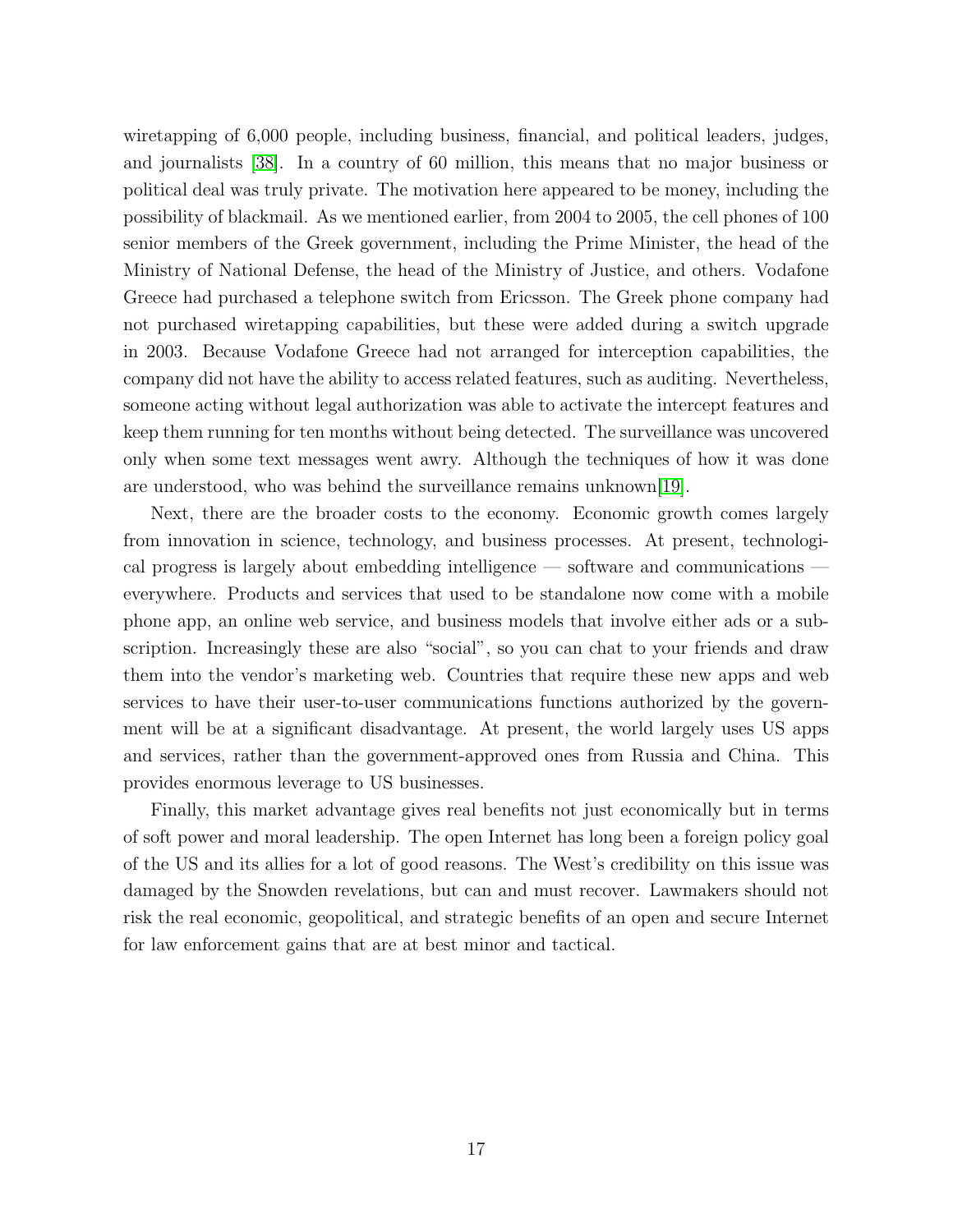## <span id="page-18-0"></span>3 Security impact of common law enforcement requirements with exceptional access

Since there is no specific statement of law enforcement requirements for exceptional access, we consider what we understand to be a very general set of electronic surveillance needs applicable in multiple jurisdictions around the world. Our goal here is to understand the general nature of security risks associated with the application of exceptional access requirements in the context of traditional categories of electronic surveillance. Law enforcement agencies in different countries have presented different requirements at different times, which we will treat under four headings: access to communications content, access to communications data, access to content at rest, and covert endpoint access. All types of access must be controlled and capable of being audited according to local legal requirements; for example, under the requirements of US law, one must respect the security and privacy of non-targeted communications.<sup>[8](#page-18-2)</sup>

#### <span id="page-18-1"></span>3.1 Access to communications content

Most police forces are permitted to access suspect data. In countries with respect for the rule of law, such access is carefully regulated by statute and supervised by an independent judiciary, though most of the world's population do not enjoy such legal protections. Law enforcement access might be to a central database of unencrypted messages where this exists at a central provider. Where there is no central database, such as for a telephone or video call, the police must tap the communication as it happens. How might an exceptional access requirement be implemented to enable for access to communications content? If the data is encrypted, the most obvious mechanism to allow for police access would require that traffic between Alice in country X and Bob in country Y would have its session key also encrypted under the public keys of the police forces in both X and Y, or of third parties trusted by them. This, however, raises serious issues.

First, any escrow requirement will restrict other important security functionality such as forward secrecy, the use of transient identities, and strong location privacy. As illustrated in the scenario analysis above, an exceptional access requirement overlaid on the traditional content surveillance will put the security of the content at risk. To the extent that capabilities exist to provide law enforcement exceptional access, they can be abused by others.

Second, the global nature of Internet services makes compliance with exceptional access

<span id="page-18-2"></span> ${}^{8}$ In the USA, 47 USC 1002(a)(4)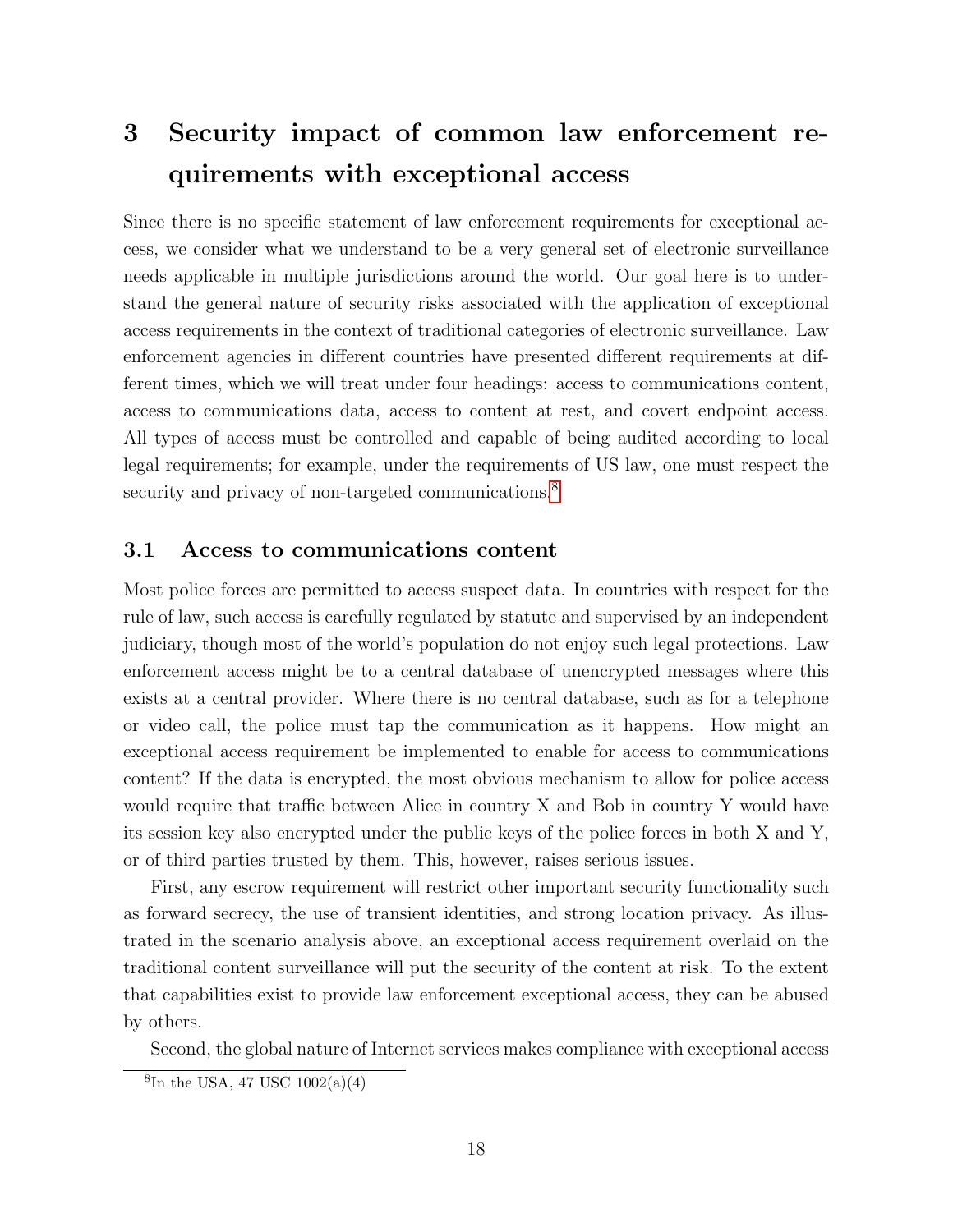rules both hard to define and hard to enforce. If software sold in country X will copy all keys to that country's government, criminals might simply buy their software from countries that don't cooperate; thus, US crooks might buy their software from Russia. And if software automatically chooses which governments to copy using a technique such as IP geolocation, how does one prevent attacks based on location spoofing? While it is possible to design mobile phone systems so that the host jurisdictions have access to the traffic (so long as the users do not resort to VoIP), this is a much harder task for general-purpose messaging applications.

Third, one might have to detect or deter firms that do not provide exceptional access, leading to issues around certification and enforcement. For example, if the US or the UK were to forbid the use of messaging apps that are not certified under a new escrow law, will such apps be blocked at the national firewall? Will Tor then be blocked, as in China? Or will it simply become a crime to use such software? And what is the effect on innovation if every new communications product must go through government-supervised evaluation against some new key escrow protection profile?

#### <span id="page-19-0"></span>3.2 Access to communications data

Communications data traditionally meant call detail records and (since mobile phones became common) caller location history; it was obtained by subpoena from phone companies, and is used in the investigation of most serious violent crimes such as murder, rape, and robbery. Communications data remains widely available as service providers keep it for some time for internal purposes. However, police forces outside the US complain that the move to globalized messaging services makes a lot of data harder to obtain. For example, emails are now typically encrypted using TLS; that is, the message is encrypted between the user's computer and the service provider (e.g., Google for Gmail, Microsoft for Hotmail, etc.). Thus, to acquire the communications in plaintext, law enforcement must serve the email provider with a court order. A new UK surveillance law may require message service firms like Apple, Google, and Microsoft to honor such requests expeditiously and directly as a condition of doing business in the UK. So will there be uniform provisions for access to communications data subject to provisions for warrants or subpoenas, transparency, and jurisdiction?

As already noted, determining location is not trivial, and cheating (using foreign software, VPNs, and other proxies) could be easy. Criminals would turn to noncompliant messaging apps, raising issues of enforcement; aggressive enforcement might impose real costs on innovation and on industry generally.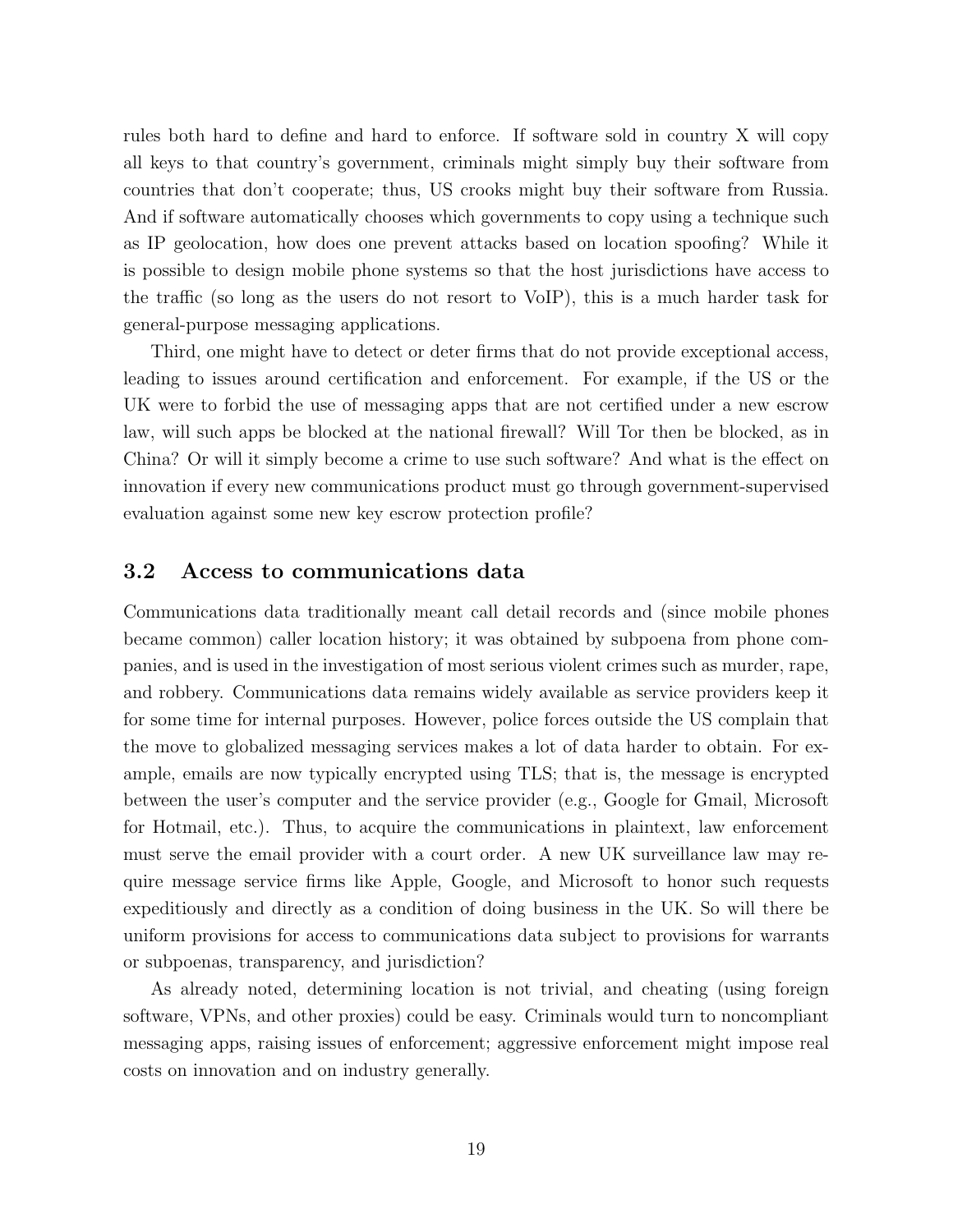#### <span id="page-20-0"></span>3.3 Access to data at rest

Communications data are one instance of the general problem of access to data at rest. Almost all countries allow their police forces access to data. Where basic rule of law is in place, access is under the authority of a legal instrument such as a warrant or subpoena, subject to certain limits. Many corporations already insist on escrowing keys used to protect corporate data at rest (such as BitLocker on corporate laptops). So this is one field with an already deployed escrow "solution": a fraud investigator wanting access to a London rogue trader's laptop can simply get a law enforcement officer to serve a decryption notice on the bank's CEO. But still, many of the same problems arise. Suspects may use encryption software that does not have escrow capability, or may fail to escrow the key properly, or may claim they have forgotten the password, or may actually have forgotten it. The escrow authority may be in another jurisdiction, or may be a counterparty in litigation. In other words, what works tolerably well for corporate purposes or in a reasonably well-regulated industry in a single jurisdiction simply does not scale to a global ecosystem of highly diverse technologies, services, and legal systems.

Another thorny case of access to data at rest arises when the data is only present on, or accessible via, a suspect's personal laptop, tablet, or mobile phone. At present, police officers who want to catch a suspect using Tor services may have to arrest him while his laptop is open and a session is live. Law enforcement agencies in some countries can get a warrant to install malware on a suspect's computer. Such agencies would prefer antivirus companies not to detect their malware; some might even want the vendors to help them, perhaps via a warrant to install an upgrade with a remote monitoring tool on a device with a specific serial number. The same issues arise with this kind of exceptional access, along with the issues familiar from covert police access to a suspect's home to conduct a surreptitious search or plant a listening device. Such exceptional access would gravely undermine trust and would be resisted vigorously by vendors.

### <span id="page-20-1"></span>4 Principles at stake and unanswered questions

With people's lives and liberties increasingly online, the question of whether to support law enforcement demands for guaranteed access to private information has a special urgency, and must be evaluated with clarity. From a public policy perspective, there is an argument for giving law enforcement the best possible tools to investigate crime, subject to due process and the rule of law. But a careful scientific analysis of the likely impact of such demands must distinguish what might be desirable from what is technically possible. In this regard, a proposal to regulate encryption and guarantee law enforcement access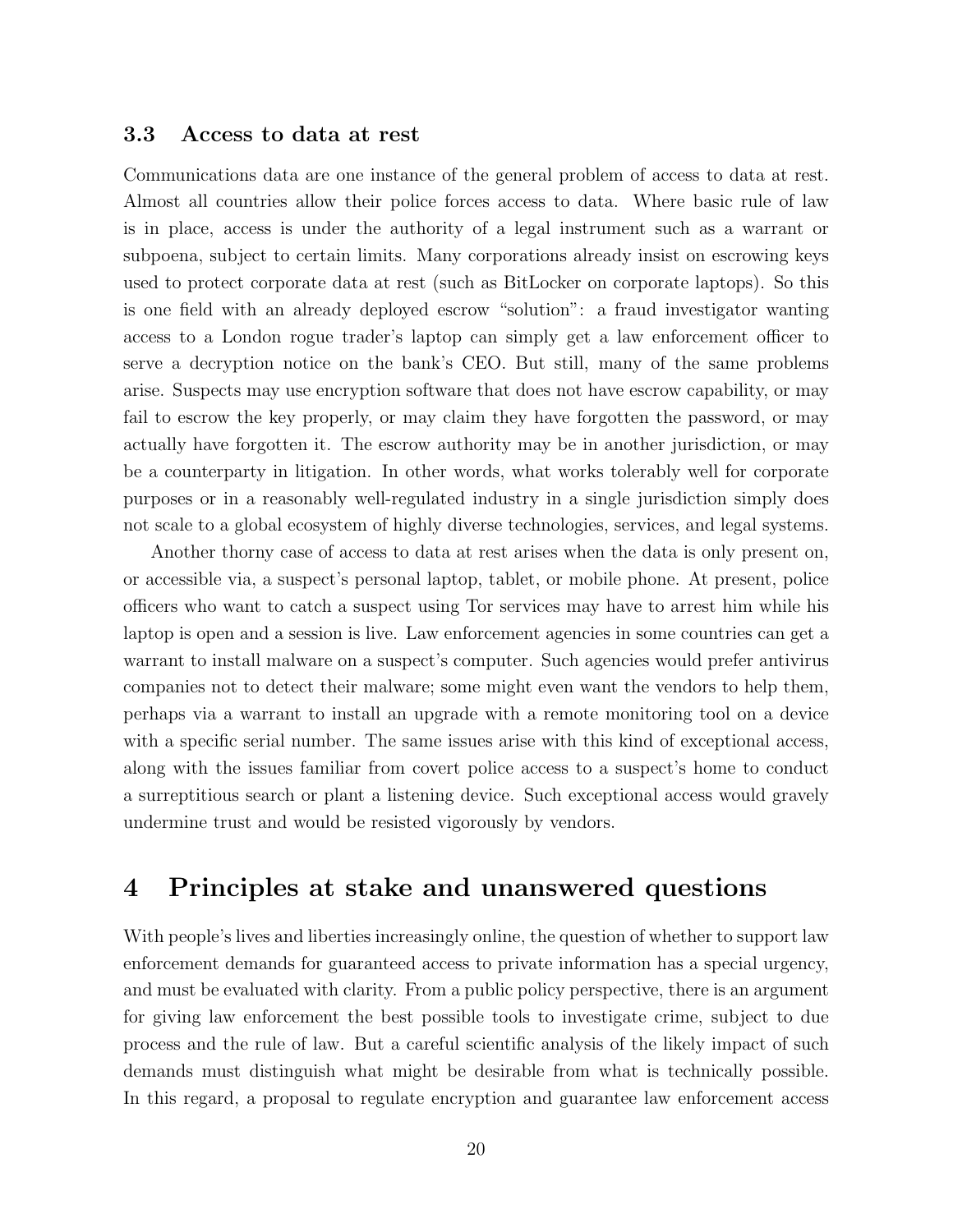centrally feels rather like a proposal to require that all airplanes can be controlled from the ground. While this might be desirable in the case of a hijacking or a suicidal pilot, a clear-eyed assessment of how one could design such a capability reveals enormous technical and operational complexity, international scope, large costs, and massive risks — so much so that such proposals, though occasionally made, are not really taken seriously.

We have shown that current law enforcement demands for exceptional access would likely entail very substantial security risks, engineering costs, and collateral damage. If policy-makers believe it is still necessary to consider exceptional access mandates, there are technical, operational, and legal questions that must be answered in detail before legislation is drafted. From our analysis of the two scenarios and general law enforcement access requirements presented earlier in the paper, we offer this set of questions.

#### <span id="page-21-0"></span>4.1 Scope, limitations, and freedoms

The first set of questions that an exceptional access proposal must address concerns the scope of applicability of the exceptional access requirement, any limitations on the mandate, and what user freedoms would remain protected under such proposals. Questions such as these arise in this category:

- 1. Are all systems that use encryption covered, or just some? Which ones?
- 2. Do all online communications and information platforms have to provide access to plain text, or merely provide keys to agencies that had already collected ciphertext using technical means?
- 3. Would individuals, corporations, nonprofit institutions, or governments be allowed to deploy additional encryption services on top of those systems with exceptional access? Would those user-installed systems also have to meet exceptional access requirements?
- 4. Would machine-to-machine systems be covered? What about Internet of Things and industrial control (SCADA) systems? Much information exchange is from one machine to another, such as communicating personal health data from a sensor to a smartphone, field-based agricultural sensing devices to tractors, or load balancing controls in electric power, gas, oil and water distribution systems.
- 5. How would cross-border regulatory differences be resolved? Would technology developers have to meet different exceptional access requirements in each jurisdiction where their systems are used? Or would there be a globally harmonized set of regulatory requirements?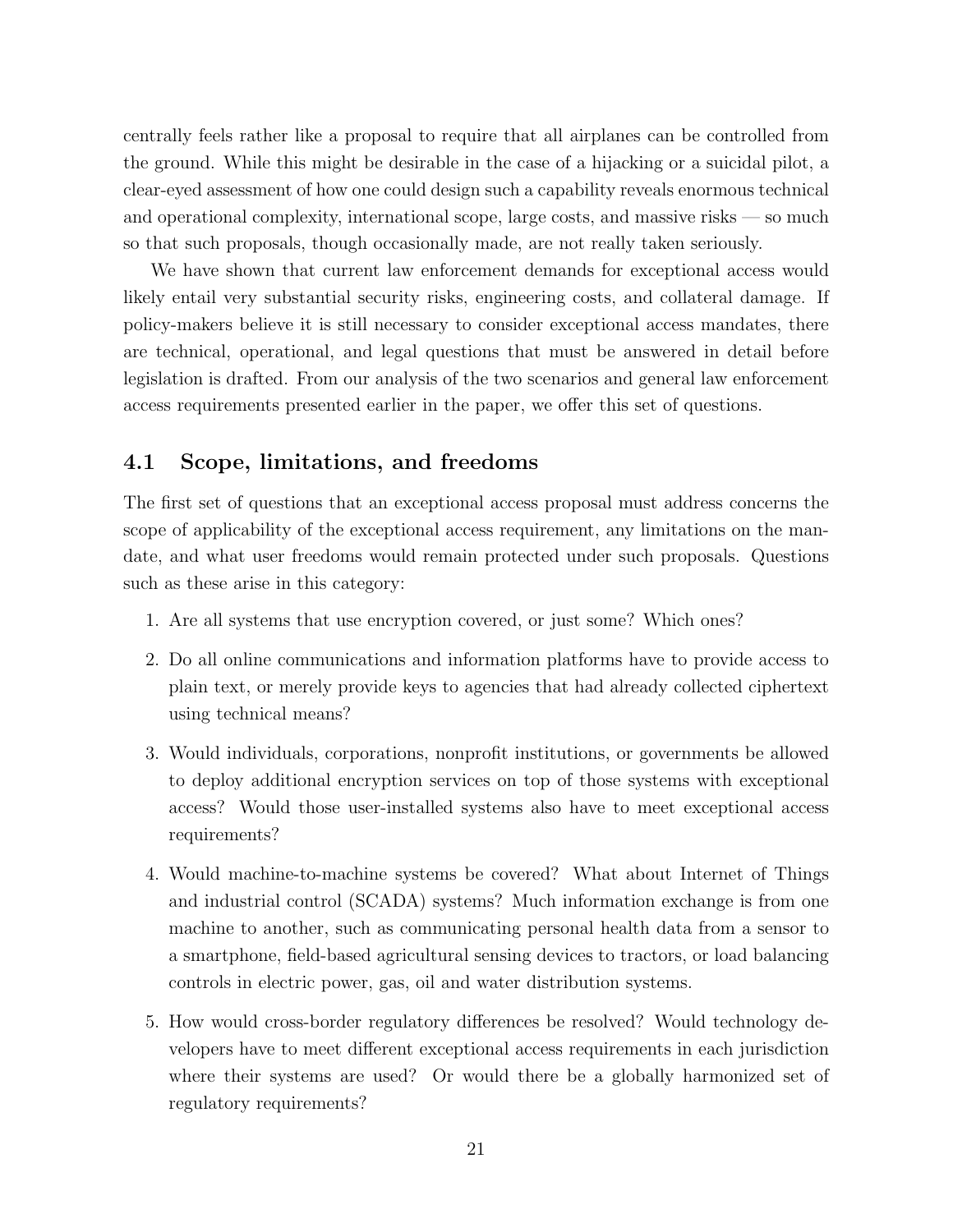- 6. How can the technical design of an exceptional access system prevent mass surveillance that would covertly violate the rights of entire populations, while still allowing covert targeted surveillance of small numbers of suspects as an actual "exception" to a general rule of citizen privacy?
- 7. Would there be an exception for research and teaching?
- 8. Could companies refuse to comply with exceptional access rules based on a fear of violating human rights?
- 9. Would anonymous communications, widely recognized as vital to democratic societies, be allowed?

#### <span id="page-22-0"></span>4.2 Planning and design

Designing the technology and planning the administrative procedures that would be needed to implement a comprehensive exceptional access system raises many questions:

- 1. What are the target cost and benefit estimates for such a program? No system is cost-free and this one could be very expensive, especially if it has to accommodate a large number of providers, such as today's millions of app developers.
- 2. What security and reliability measures would be established for the design? How would system prototypes be tested? How long would companies have to comply with exceptional access rules?
- 3. How would existing services and products be treated if they do not comply with exceptional access rules? Would providers have to redesign their systems? What if those systems cannot accommodate exceptional access requirements?
- 4. Who would be involved in the design of the systems and procedures just the US government, or would other governments be invited to participate? Could foreign technology providers such as Huawei participate in the design discussions?
- 5. Would the technical details of the program be made public and open for technical review? What level of assurance would be provided for the design?
- 6. We note that it generally takes many years after a cryptographic protocol is published before it is deemed secure enough for actual use. For example, the Needham-Schroeder public-key protocol, first published in 1978 [\[39\]](#page-29-1), was discovered to have security flaw only in 1995 by Gavin Lowe (17 later!) [\[40\]](#page-29-2).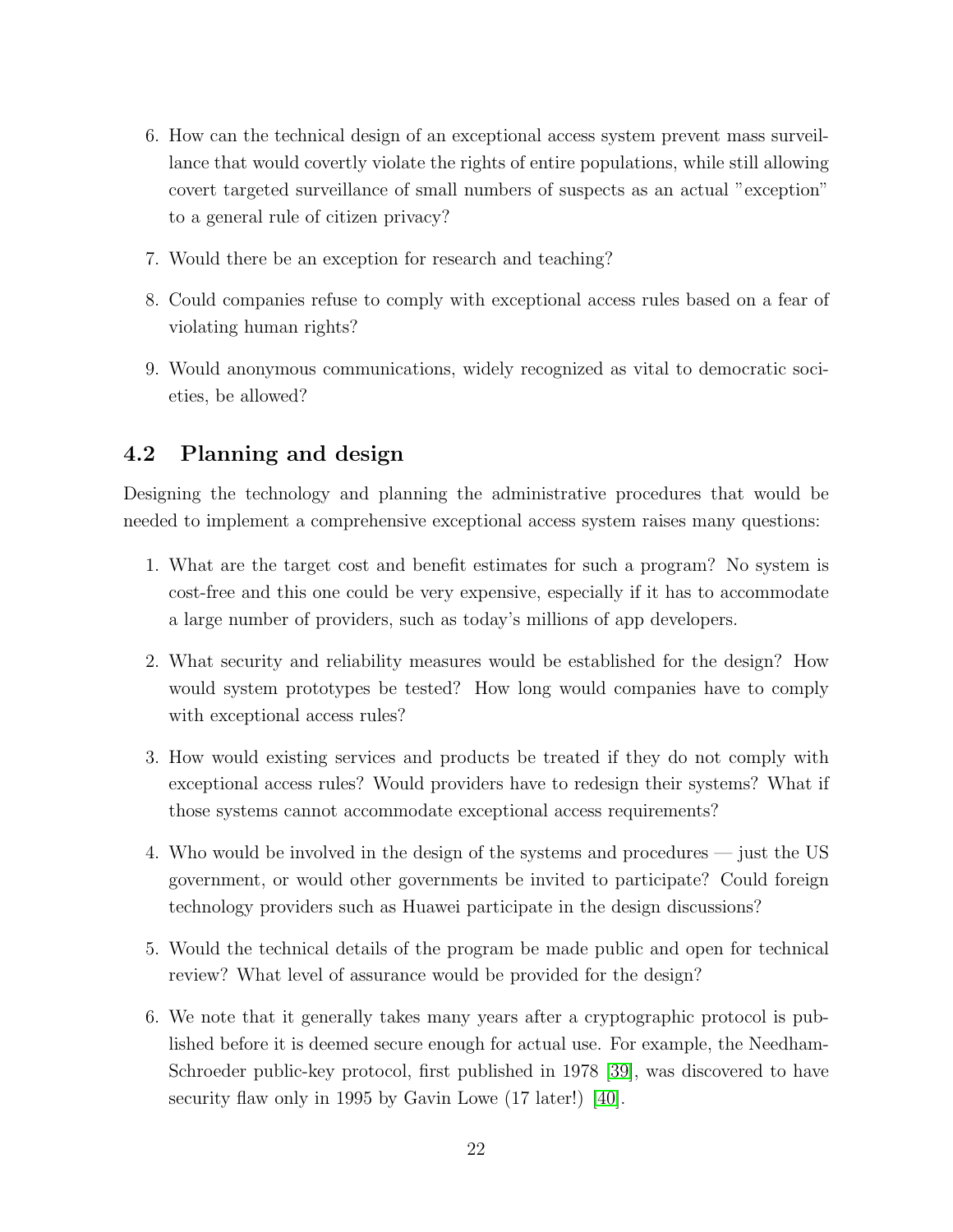### <span id="page-23-0"></span>4.3 Deployment and operation

Once regulations are established and technical design parameters set, there would remain questions about how systems would be deployed, who would supervise and regulate compliance, and how the design of the system would evolve to address inevitable technical and operational bugs that emerge. We know of no system that is designed perfectly the first time, and it is well understood that maintenance, support, and evolution of existing systems constitutes a major expense.

- 1. Who would supervise compliance? Would an existing regulatory agency such as the FCC be given jurisdiction over the entire process? How would other countries regulate US domestic and foreign services? Would there be a global harmonization of rules regulation and enforcement? Would the International Telecommunications Union have a role in setting and enforcing requirements?
- 2. Would global technical standards be required? How would these be developed and enforced? How would be such standards be changed/improved/patched? Would traditional standards bodies such as the UN International Telecommunications Union T-sector or ISO set standards, or would the world look to Internet standards bodies such as the IETF and the World Wide Web Consortium? How would the world converge on one set of standards?
- 3. Would the US government provide reference software libraries implementing the desired functionality?
- 4. Would programs and apps need to be certified before they were allowed to be sold? Who would test or certify that programs produced operate as intended?
- 5. Who would be liable if the plaintext-disclosure mechanisms were buggy (either in design or in implementation), causing the disclosure of all citizens' information? More generally, what would happen when (not if) critical secret information was revealed, such as the private keys that allow encrypted data to be read by anyone, that destroyed the privileged position of law enforcement?
- 6. How many companies would withdraw all but local sales staff from markets where exceptional access was mandated in ways that clashed with their business strategies or the rights of users in other countries, as Google already has done from China and Russia?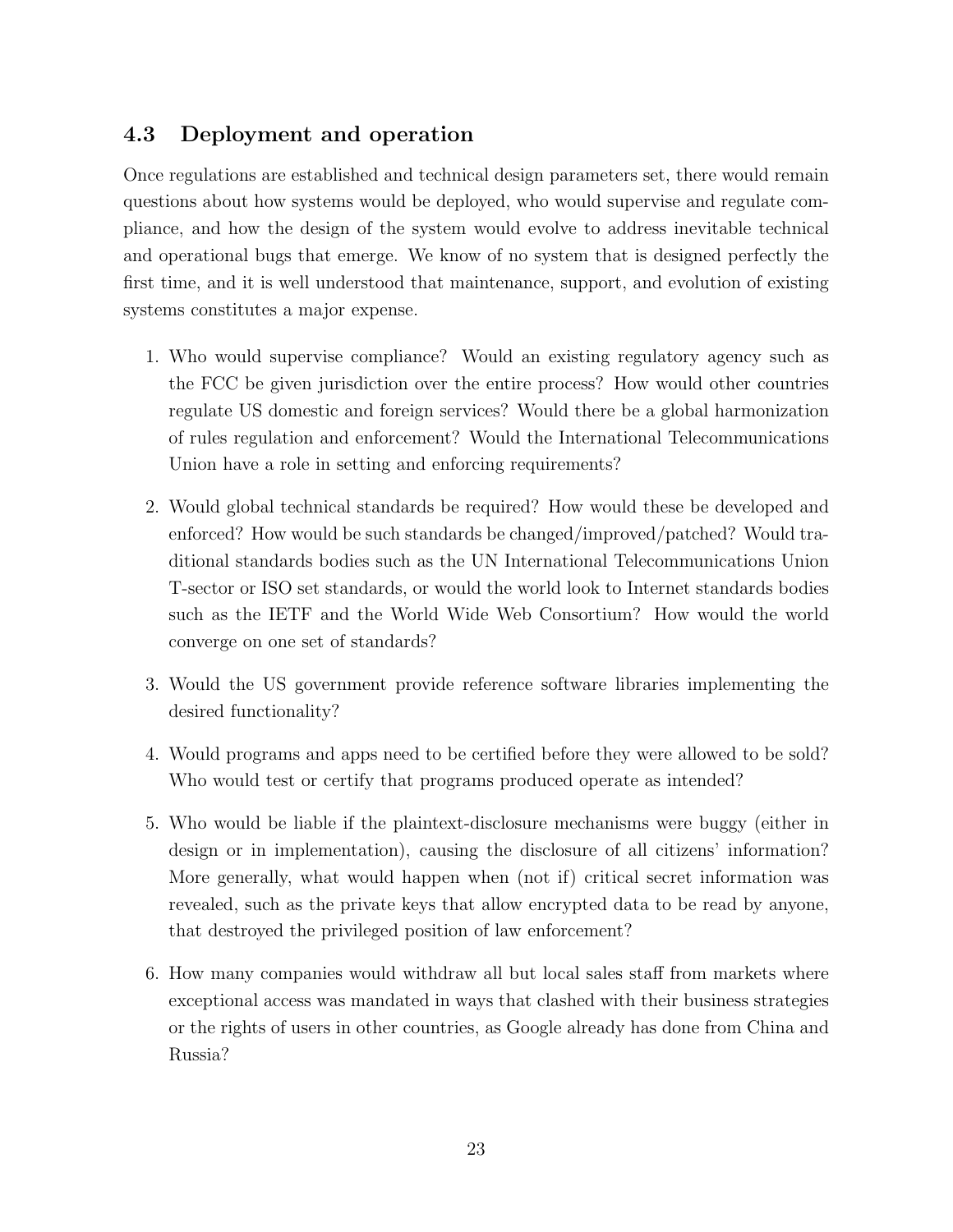#### <span id="page-24-0"></span>4.4 Evaluation, assessment, and evolution

Large systems exist because successful systems evolve and grow. Typically, this evolution happens through interaction guided by the institution (software company, government agency, or open-source community) responsible for the system. A system that evolves subject to a set of constraints, such as medical systems that need to maintain a safety case or flight control systems that need to maintain not just a safety case but also need to meet real-time performance requirements, evolve less quickly and at more cost. If all systems that communicate must in future evolve subject to an exceptional access constraint, there will be real costs, which are hard to quantify, since the question of who exactly would be responsible for establishing and policing the exceptional access constraint is not clear. However that question is answered, the following further issues will arise.

- 1. What oversight program would be required to monitor the effectiveness, cost, benefits, and abuse of exceptional access?
- 2. What sunset provisions would be build into legislation for such a program? What conditions would be in place for its termination (e.g., for lack of sufficient benefit, for excessive cost, or for excessive abuse)?
- 3. One unintended consequence of such a program may be a much-reduced use of crypto altogether. This would further weaken our already fragile and insecure information infrastructure, so how do we incentivize companies to continue encrypting sensitive user communications?
- 4. A further unintended consequence of such a program might be to make the US and other participating countries less welcoming to technological innovation; diminishing or displacing innovation may have consequences for economic growth and national security. How will these economic impacts be assessed before an exceptional access program is mandated? Further, what economic effect would be considered too impactful for exceptional access to be considered worthwhile?

## <span id="page-24-1"></span>5 Conclusion

Even as citizens need law enforcement to protect themselves in the digital world, all policy-makers, companies, researchers, individuals, and law enforcement have an obligation to work to make our global information infrastructure more secure, trustworthy, and resilient. This report's analysis of law enforcement demands for exceptional access to private communications and data shows that such access will open doors through which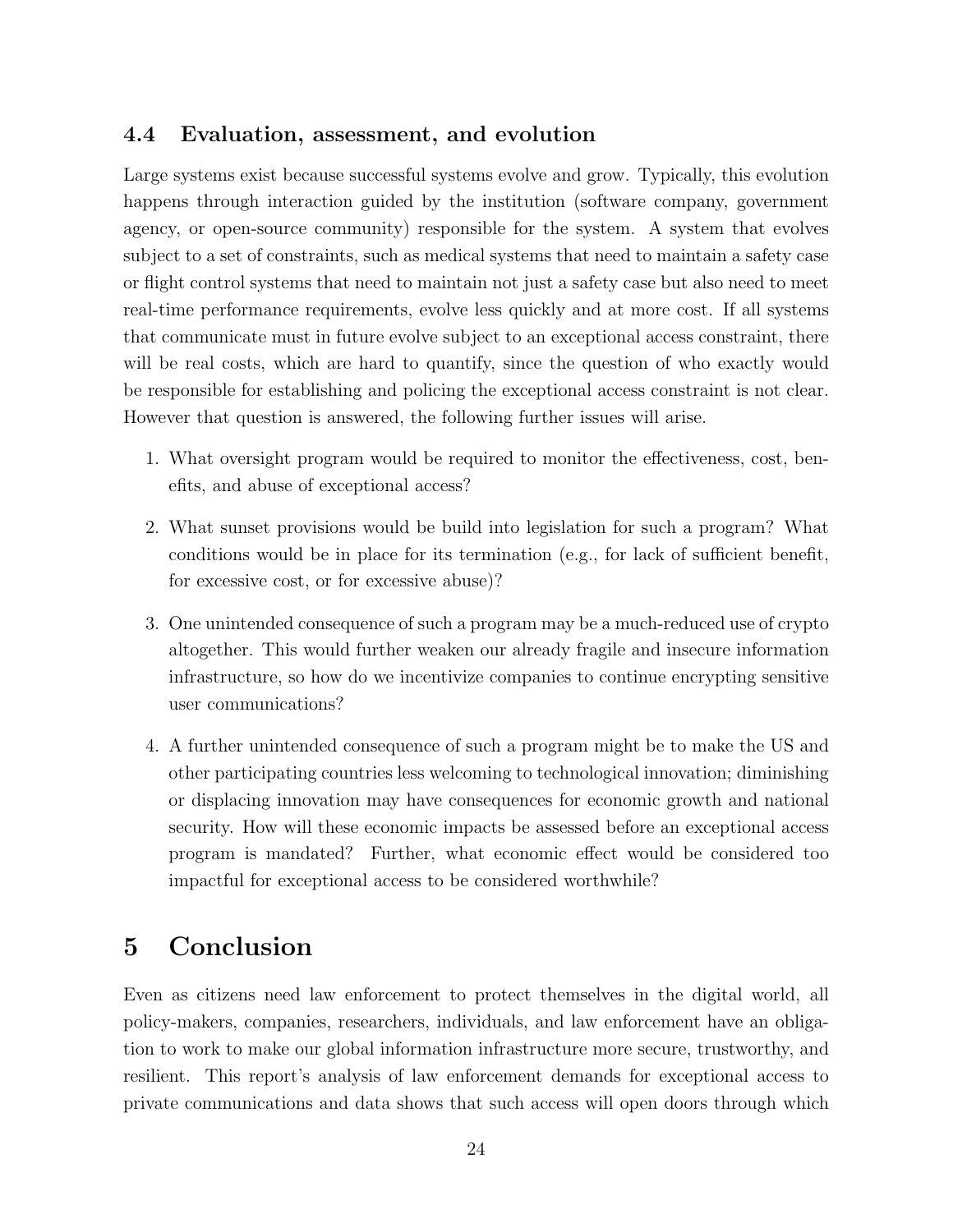criminals and malicious nation-states can attack the very individuals law enforcement seeks to defend. The costs would be substantial, the damage to innovation severe, and the consequences to economic growth difficult to predict. The costs to developed countries' soft power and to our moral authority would also be considerable. Policy-makers need to be clear-eyed in evaluating the likely costs and benefits. It is no surprise that this report has ended with more questions than answers, as the requirements for exceptional access are still vague. If law enforcement wishes to prioritize exceptional access, we suggest that they need to provide evidence to document their requirements and then develop genuine, detailed specifications for what they expect exceptional access mechanisms to do. As computer scientists and security experts, we are committed to remaining engaged in the dialogue with all parts of our governments, to help discern the best path through these complex questions.

### References

- <span id="page-25-0"></span>[1] H. Abelson, R. N. Anderson, S. M. Bellovin, J. Benaloh, M. Blaze, W. Diffie, J. Gilmore, P. G. Neumann, R. L. Rivest, J. I. Schiller, and others, "The risks of key recovery, key escrow, and trusted third-party encryption," 1997. [Online]. Available:<http://academiccommons.columbia.edu/catalog/ac:127127>
- <span id="page-25-1"></span>[2] Advanced Telephony Unit, Federal Bureau of Investigation, "Telecommunications Overview, slide on Encryption Equipment," 1992. [Online]. Available: [https:](https://www.cs.columbia.edu/~smb/Telecommunications_Overview_1992.pdf) //www.cs.columbia.edu/∼[smb/Telecommunications](https://www.cs.columbia.edu/~smb/Telecommunications_Overview_1992.pdf) Overview 1992.pdf
- <span id="page-25-2"></span>[3] E. Nakashima, "Chinese hackers who breached Google gained access to sensitive data, U.S. officials say," The Washington Post, May 2013. [Online]. Available: [https://www.washingtonpost.com/world/national-security/](https://www.washingtonpost.com/world/national-security/chinese-hackers-who-breached-google-gained-access-to-sensitive-data-us-officials-say/2013/05/20/51330428-be34-11e2-89c9-3be8095fe767_story.html) [chinese-hackers-who-breached-google-gained-access-to-sensitive-data-us-officials-say/](https://www.washingtonpost.com/world/national-security/chinese-hackers-who-breached-google-gained-access-to-sensitive-data-us-officials-say/2013/05/20/51330428-be34-11e2-89c9-3be8095fe767_story.html) [2013/05/20/51330428-be34-11e2-89c9-3be8095fe767](https://www.washingtonpost.com/world/national-security/chinese-hackers-who-breached-google-gained-access-to-sensitive-data-us-officials-say/2013/05/20/51330428-be34-11e2-89c9-3be8095fe767_story.html) story.html
- <span id="page-25-3"></span>[4] K. W. Dam, H. S. Lin, and others, Cryptography's role in securing the information society. National Academies Press, 1996.
- <span id="page-25-4"></span>[5] James B. Comey, "Going Dark: Are Technology, Privacy, and Public Safety on a Collision Course?" Oct. 2014, speech at the Brookings Institution. [Online]. Available: [https://www.fbi.gov/news/speeches/](https://www.fbi.gov/news/speeches/going-dark-are-technology-privacy-and-public-safety-on-a-collision-course) [going-dark-are-technology-privacy-and-public-safety-on-a-collision-course](https://www.fbi.gov/news/speeches/going-dark-are-technology-privacy-and-public-safety-on-a-collision-course)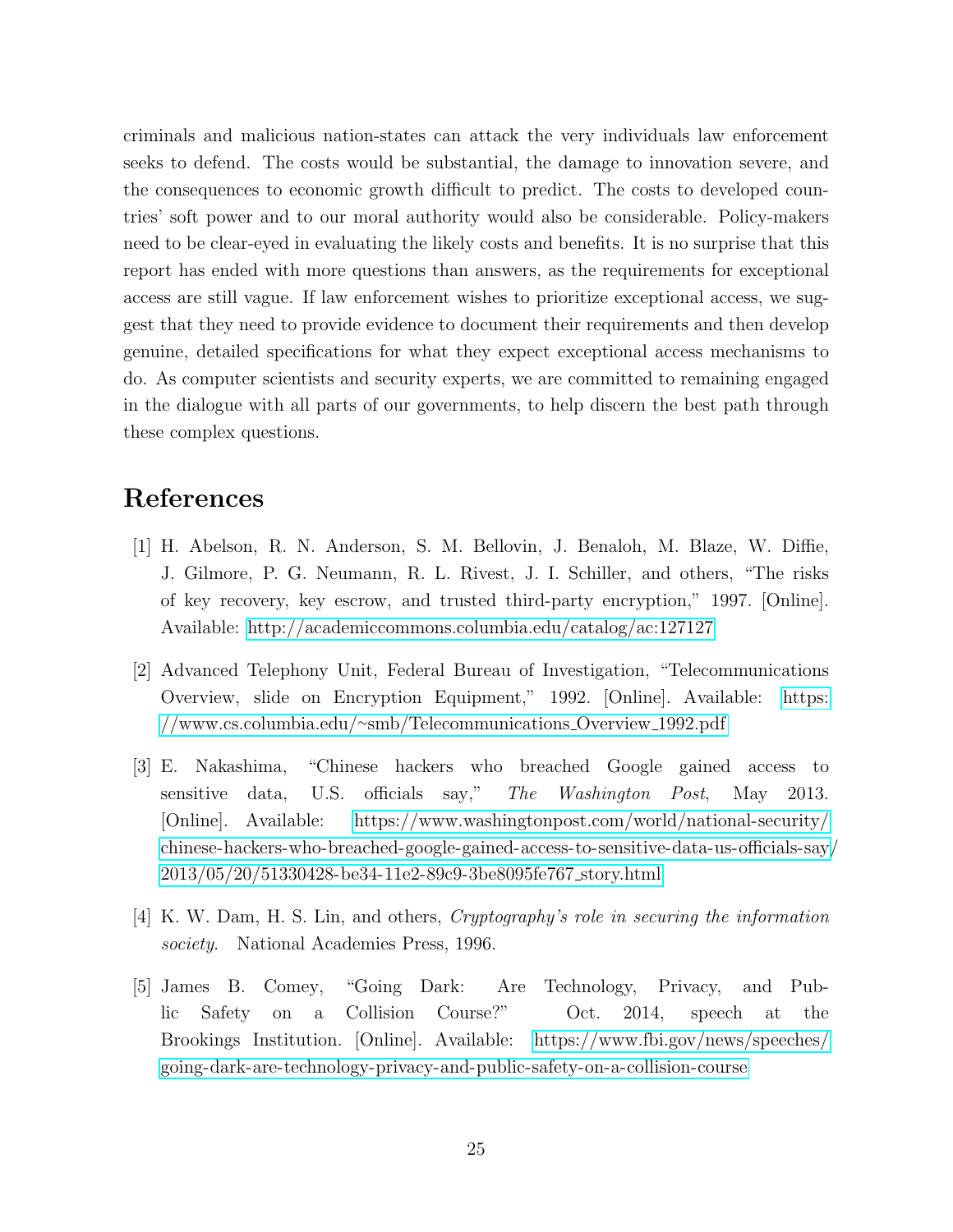- <span id="page-26-0"></span>[6] David Cameron, "PM: spy agencies need more powers to protect Britain," Jan. 2015. [Online]. Available: [https://embed.theguardian.com/embed/video/uk-news/](https://embed.theguardian.com/embed/video/uk-news/video/2015/jan/12/david-cameron-spy-agencies-britain-video) [video/2015/jan/12/david-cameron-spy-agencies-britain-video](https://embed.theguardian.com/embed/video/uk-news/video/2015/jan/12/david-cameron-spy-agencies-britain-video)
- <span id="page-26-1"></span>[7] W. Diffie and S. Landau, Privacy on the Line: The Politics of Wiretapping and Encryption. Cambridge, Mass: The MIT Press, Jan. 1998.
- <span id="page-26-2"></span>[8] Paul Ford, "The Obamacare Website Didn't Have to Fail. How to Do Better Next Time," Oct. 2013. [Online]. Available: [http://www.bloomberg.com/bw/articles/](http://www.bloomberg.com/bw/articles/2013-10-16/open-source-everything-the-moral-of-the-healthcare-dot-gov-debacle) [2013-10-16/open-source-everything-the-moral-of-the-healthcare-dot-gov-debacle](http://www.bloomberg.com/bw/articles/2013-10-16/open-source-everything-the-moral-of-the-healthcare-dot-gov-debacle)
- <span id="page-26-3"></span>[9] D. Eggen and G. Witte, "The FBI's Upgrade That Wasn't," The Washington Post, Aug. 2006. [Online]. Available: [http://www.washingtonpost.com/wp-dyn/content/](http://www.washingtonpost.com/wp-dyn/content/article/2006/08/17/AR2006081701485.html) [article/2006/08/17/AR2006081701485.html](http://www.washingtonpost.com/wp-dyn/content/article/2006/08/17/AR2006081701485.html)
- <span id="page-26-4"></span>[10] Jaikumar Vijayan, "TJX data breach: At 45.6m card numbers, it's the biggest ever," Mar. 2007. [Online]. Available: [http://www.computerworld.com/article/2544306/](http://www.computerworld.com/article/2544306/security0/tjx-data-breach--at-45-6m-card-numbers--it-s-the-biggest-ever.html) [security0/tjx-data-breach--at-45-6m-card-numbers--it-s-the-biggest-ever.html](http://www.computerworld.com/article/2544306/security0/tjx-data-breach--at-45-6m-card-numbers--it-s-the-biggest-ever.html)
- <span id="page-26-5"></span>[11] Brian Krebs, "Security fix - payment processor breach may be largest ever," Jan. 2009. [Online]. Available: [http://voices.washingtonpost.com/securityfix/2009/01/](http://voices.washingtonpost.com/securityfix/2009/01/payment_processor_breach_may_b.html) payment [processor](http://voices.washingtonpost.com/securityfix/2009/01/payment_processor_breach_may_b.html) breach may b.html
- <span id="page-26-6"></span>[12] R. Abelson and M. Goldstein, "Anthem Hacking Points to Security Vulnerability of Health Care Industry," The New York Times, Feb. 2015. [Online]. Available: [http://www.nytimes.com/2015/02/06/business/](http://www.nytimes.com/2015/02/06/business/experts-suspect-lax-security-left-anthem-vulnerable-to-hackers.html) [experts-suspect-lax-security-left-anthem-vulnerable-to-hackers.html](http://www.nytimes.com/2015/02/06/business/experts-suspect-lax-security-left-anthem-vulnerable-to-hackers.html)
- <span id="page-26-7"></span>[13] N. Thornburgh, "The Invasion of the Chinese Cyberspies," Time, Aug. 2005. [Online]. Available:<http://content.time.com/time/magazine/article/0,9171,1098961,00.html>
- <span id="page-26-8"></span>[14] William J. Lynn III, "Defending a New Domain," Foreign Affairs, Oct. 2010. [Online]. Available: [https://www.foreignaffairs.com/articles/united-states/](https://www.foreignaffairs.com/articles/united-states/2010-09-01/defending-new-domain) [2010-09-01/defending-new-domain](https://www.foreignaffairs.com/articles/united-states/2010-09-01/defending-new-domain)
- <span id="page-26-9"></span>[15] Arthur Coviello, "Open Letter from Arthur Coviello, Executive Chairman, RSA, Security Division of EMC, to RSA customers," Mar. 2011.
- <span id="page-26-10"></span>[16] Jeanne Meserve, "Sources: Staged cyber attack reveals vulnerability in power grid - CNN.com," CNN, Sep. 2007. [Online]. Available: [http://www.cnn.com/2007/US/](http://www.cnn.com/2007/US/09/26/power.at.risk/index.html?iref=topnews) [09/26/power.at.risk/index.html?iref=topnews](http://www.cnn.com/2007/US/09/26/power.at.risk/index.html?iref=topnews)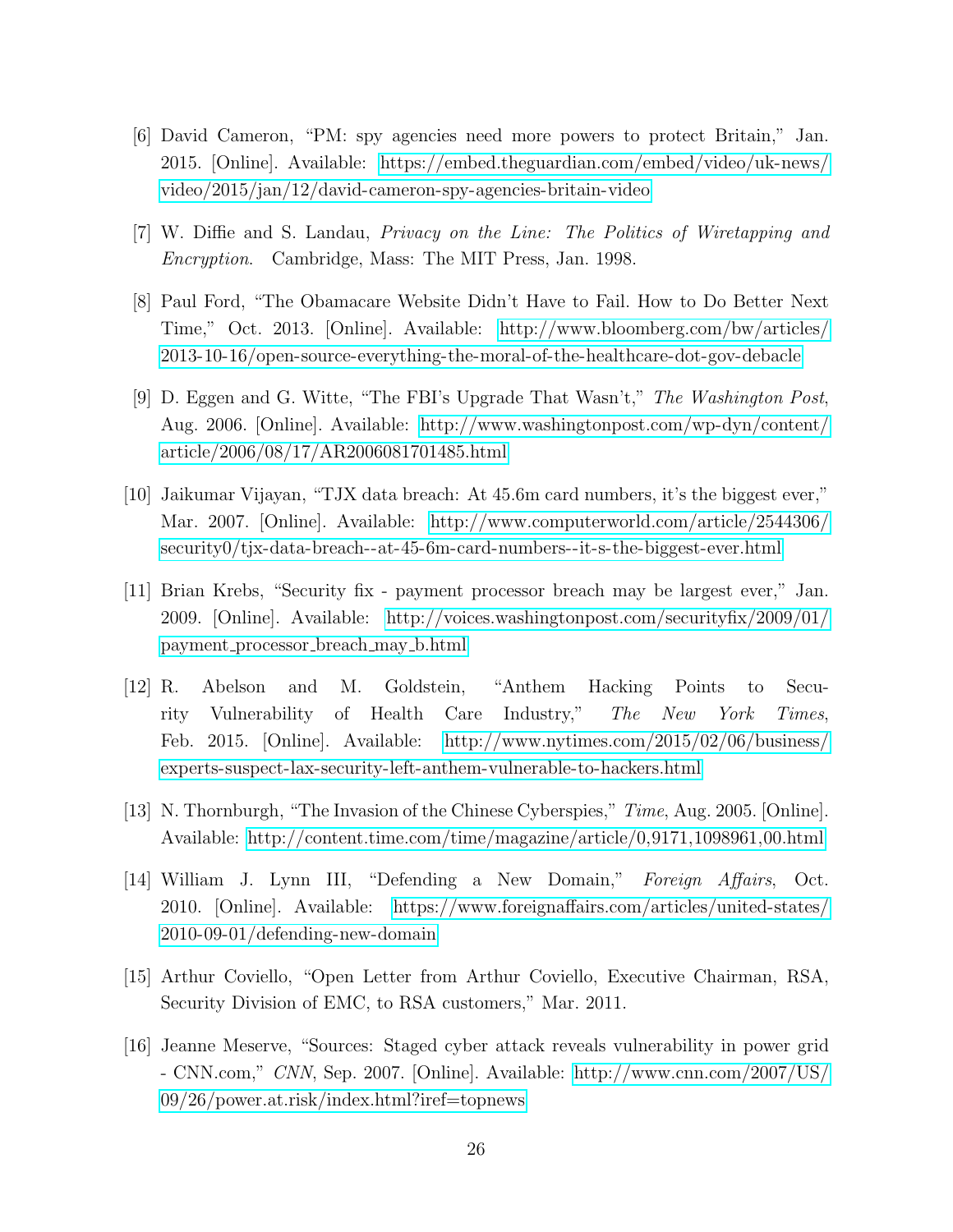- <span id="page-27-0"></span>[17] K. Zetter, "A Cyberattack Has Caused Confirmed Physical Damage for the Second Time Ever," Jan. 2015. [Online]. Available: [http://www.wired.com/2015/](http://www.wired.com/2015/01/german-steel-mill-hack-destruction/) [01/german-steel-mill-hack-destruction/](http://www.wired.com/2015/01/german-steel-mill-hack-destruction/)
- <span id="page-27-1"></span>[18] R. George, "Views on the future direction of information assurance," Jul. 2002, remarks by Richard George at Blackhat Las Vegas. [Online]. Available: <https://www.blackhat.com/presentations/bh-usa-02/bh-us-02-george-keynote.doc>
- <span id="page-27-2"></span>[19] V. Prevelakis and D. Spinellis, "The athens affair," Spectrum, IEEE, vol. 44, no. 7, pp. 26–33, 2007. [Online]. Available: [http://ieeexplore.ieee.org/xpls/abs](http://ieeexplore.ieee.org/xpls/abs_all.jsp?arnumber=4263124) all. [jsp?arnumber=4263124](http://ieeexplore.ieee.org/xpls/abs_all.jsp?arnumber=4263124)
- <span id="page-27-3"></span>[20] Tom Cross, "Exploring Lawful Intercept to Wiretap the Internet," Washington, DC, USA, 2010. [Online]. Available: [https://www.blackhat.com/presentations/bh-dc-10/](https://www.blackhat.com/presentations/bh-dc-10/Cross_Tom/BlackHat-DC-2010-Cross-Attacking-LawfulI-Intercept-slides.pdf) Cross [Tom/BlackHat-DC-2010-Cross-Attacking-LawfulI-Intercept-slides.pdf](https://www.blackhat.com/presentations/bh-dc-10/Cross_Tom/BlackHat-DC-2010-Cross-Attacking-LawfulI-Intercept-slides.pdf)
- <span id="page-27-4"></span>[21] Richard George, "Private communication between Richard George, Former Technical Director, Information Assurance Directorate, NSA and Susan Landau," Dec. 2011.
- <span id="page-27-5"></span>[22] Nicole Perlroth and Vindu Goel, "Twitter Toughening Its Security to Thwart Government Snoops," Nov. 2013. [Online]. Available: [http://bits.blogs.nytimes.](http://bits.blogs.nytimes.com/2013/11/22/twitter-toughening-its-security-to-thwart-government-snoops/) [com/2013/11/22/twitter-toughening-its-security-to-thwart-government-snoops/](http://bits.blogs.nytimes.com/2013/11/22/twitter-toughening-its-security-to-thwart-government-snoops/)
- <span id="page-27-6"></span>[23] Larry Seltzer, "Google moves forward towards a more perfect SSL," Nov. 2013. [Online]. Available: [http://www.zdnet.com/article/](http://www.zdnet.com/article/google-moves-forward-towards-a-more-perfect-ssl/) [google-moves-forward-towards-a-more-perfect-ssl/](http://www.zdnet.com/article/google-moves-forward-towards-a-more-perfect-ssl/)
- <span id="page-27-7"></span>[24] D. Gupta, "Google Enables 'Forward Secrecy (PFS)' by 'Default' for HTTPS Services," Nov. 2011. [Online]. Available: [http://www.ditii.com/2011/11/23/](http://www.ditii.com/2011/11/23/google-enables-forward-secrecy-pfs-by-default-for-https-services/) [google-enables-forward-secrecy-pfs-by-default-for-https-services/](http://www.ditii.com/2011/11/23/google-enables-forward-secrecy-pfs-by-default-for-https-services/)
- <span id="page-27-8"></span>[25] Selena Larson, "After Heartbleed, "Forward Secrecy" Is More Important Than Ever," Apr. 2014. [Online]. Available: [http://readwrite.com/2014/04/15/](http://readwrite.com/2014/04/15/heartbleed-perfect-forward-secrecy-security-encryption) [heartbleed-perfect-forward-secrecy-security-encryption](http://readwrite.com/2014/04/15/heartbleed-perfect-forward-secrecy-security-encryption)
- <span id="page-27-9"></span>[26] Adam Langley, "Protecting data for the long term with forward secrecy," Nov. 2011. [Online]. Available: [http://googleonlinesecurity.blogspot.com/2011/11/](http://googleonlinesecurity.blogspot.com/2011/11/protecting-data-for-long-term-with.html) [protecting-data-for-long-term-with.html](http://googleonlinesecurity.blogspot.com/2011/11/protecting-data-for-long-term-with.html)
- <span id="page-27-10"></span>[27] J. Kiss, "Twitter adds more security to thwart predators and government agencies," Nov. 2013. [Online]. Available: [http://www.theguardian.com/technology/2013/nov/](http://www.theguardian.com/technology/2013/nov/23/twitter-security-google-facebook-data-nsa) [23/twitter-security-google-facebook-data-nsa](http://www.theguardian.com/technology/2013/nov/23/twitter-security-google-facebook-data-nsa)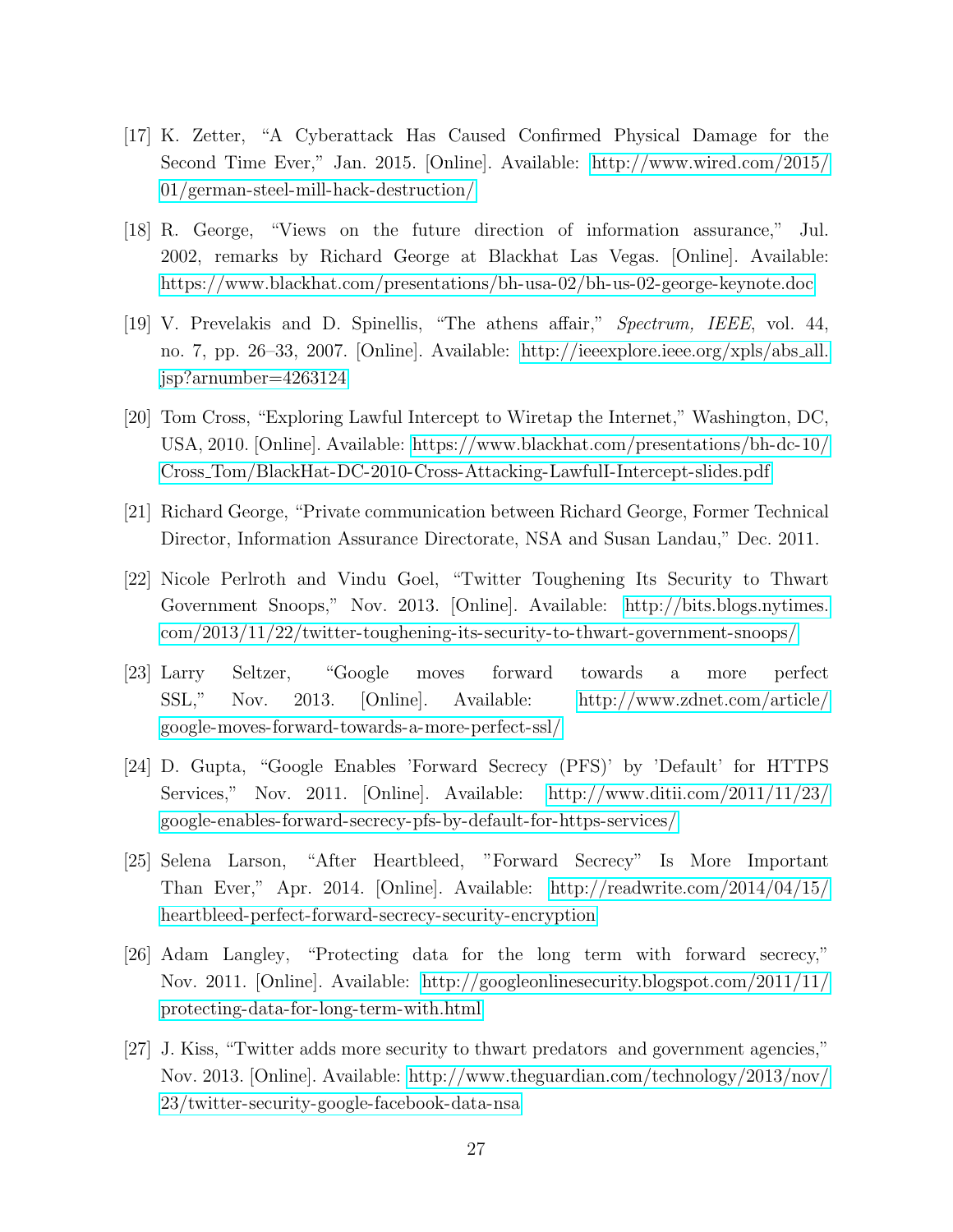- <span id="page-28-0"></span>[28] Parker Higgins, "Pushing for Perfect Forward Secrecy, an Important Web Privacy Protection," Aug. 2013. [Online]. Available: [https://www.eff.org/deeplinks/2013/](https://www.eff.org/deeplinks/2013/08/pushing-perfect-forward-secrecy-important-web-privacy-protection) [08/pushing-perfect-forward-secrecy-important-web-privacy-protection](https://www.eff.org/deeplinks/2013/08/pushing-perfect-forward-secrecy-important-web-privacy-protection)
- <span id="page-28-1"></span>[29] Michael Mimoso, "Microsoft Expands TLS, Forward Secrecy Support | Threatpost | The first stop for security news," Jul. 2014. [Online]. Available: [https:](https://threatpost.com/microsoft-expands-tls-forward-secrecy-support/106965) [//threatpost.com/microsoft-expands-tls-forward-secrecy-support/106965](https://threatpost.com/microsoft-expands-tls-forward-secrecy-support/106965)
- <span id="page-28-2"></span>[30] ——, "Microsoft Brings Perfect Forward Secrecy to Windows | Threatpost | The first stop for security news," May 2015. [Online]. Available: [https://threatpost.](https://threatpost.com/new-crypto-suites-bring-perfect-forward-secrecy-to-windows/112783) [com/new-crypto-suites-bring-perfect-forward-secrecy-to-windows/112783](https://threatpost.com/new-crypto-suites-bring-perfect-forward-secrecy-to-windows/112783)
- <span id="page-28-3"></span>[31] P. Bright, "Microsoft expands the use of encryption on Outlook, OneDrive," Jul. 2014. [Online]. Available: [http://arstechnica.com/security/](http://arstechnica.com/security/2014/07/microsoft-expands-the-use-of-encryption-on-outlook-onedrive/) [2014/07/microsoft-expands-the-use-of-encryption-on-outlook-onedrive/](http://arstechnica.com/security/2014/07/microsoft-expands-the-use-of-encryption-on-outlook-onedrive/)
- <span id="page-28-4"></span>[32] Liam Tung, "Yahoo finally enables HTTPS encryption for email by default," Jan. 2014. [Online]. Available: [http://www.zdnet.com/article/](http://www.zdnet.com/article/yahoo-finally-enables-https-encryption-for-email-by-default/) [yahoo-finally-enables-https-encryption-for-email-by-default/](http://www.zdnet.com/article/yahoo-finally-enables-https-encryption-for-email-by-default/)
- <span id="page-28-5"></span>[33] Apple, "iOS Security on iOS 8.3 or Later," Tech. Rep., Apr. 2015. [Online]. Available: [https://www.apple.com/business/docs/iOS](https://www.apple.com/business/docs/iOS_Security_Guide.pdf) Security Guide.pdf
- <span id="page-28-6"></span>[34] N. Perlroth, "Electronic Security a Worry in an Age of Digital Espionage," The New York Times, Feb. 2012. [Online]. Available: [http://www.nytimes.com/2012/](http://www.nytimes.com/2012/02/11/technology/electronic-security-a-worry-in-an-age-of-digital-espionage.html) [02/11/technology/electronic-security-a-worry-in-an-age-of-digital-espionage.html](http://www.nytimes.com/2012/02/11/technology/electronic-security-a-worry-in-an-age-of-digital-espionage.html)
- <span id="page-28-7"></span>[35] Ben Thompson, "UAE Blackberry update was spyware," BBC, Jul. 2009. [Online]. Available:<http://news.bbc.co.uk/2/hi/8161190.stm>
- <span id="page-28-8"></span>[36] Frederick R. Chang, "Is Your Data on the Healthcare.gov Website Secure?" Written Testimony, U.S. House of Representatives, Nov. 2013. [Online]. Available: [http://docs.house.gov/meetings/SY/SY00/20131119/101533/](http://docs.house.gov/meetings/SY/SY00/20131119/101533/HHRG-113-SY00-Wstate-ChangF-20131119.pdf) [HHRG-113-SY00-Wstate-ChangF-20131119.pdf](http://docs.house.gov/meetings/SY/SY00/20131119/101533/HHRG-113-SY00-Wstate-ChangF-20131119.pdf)
- <span id="page-28-9"></span>[37] B. Beurdouche, K. Bhargavan, A. Delignat-Lavaud, C. Fournet, M. Kohlweiss, A. Pironti, P.-Y. Strub, and J. K. Zinzindohoue, "A messy state of the union: Taming the composite state machines of TLS," in IEEE Symposium on Security and Privacy, 2015. [Online]. Available:<https://www.smacktls.com/smack.pdf>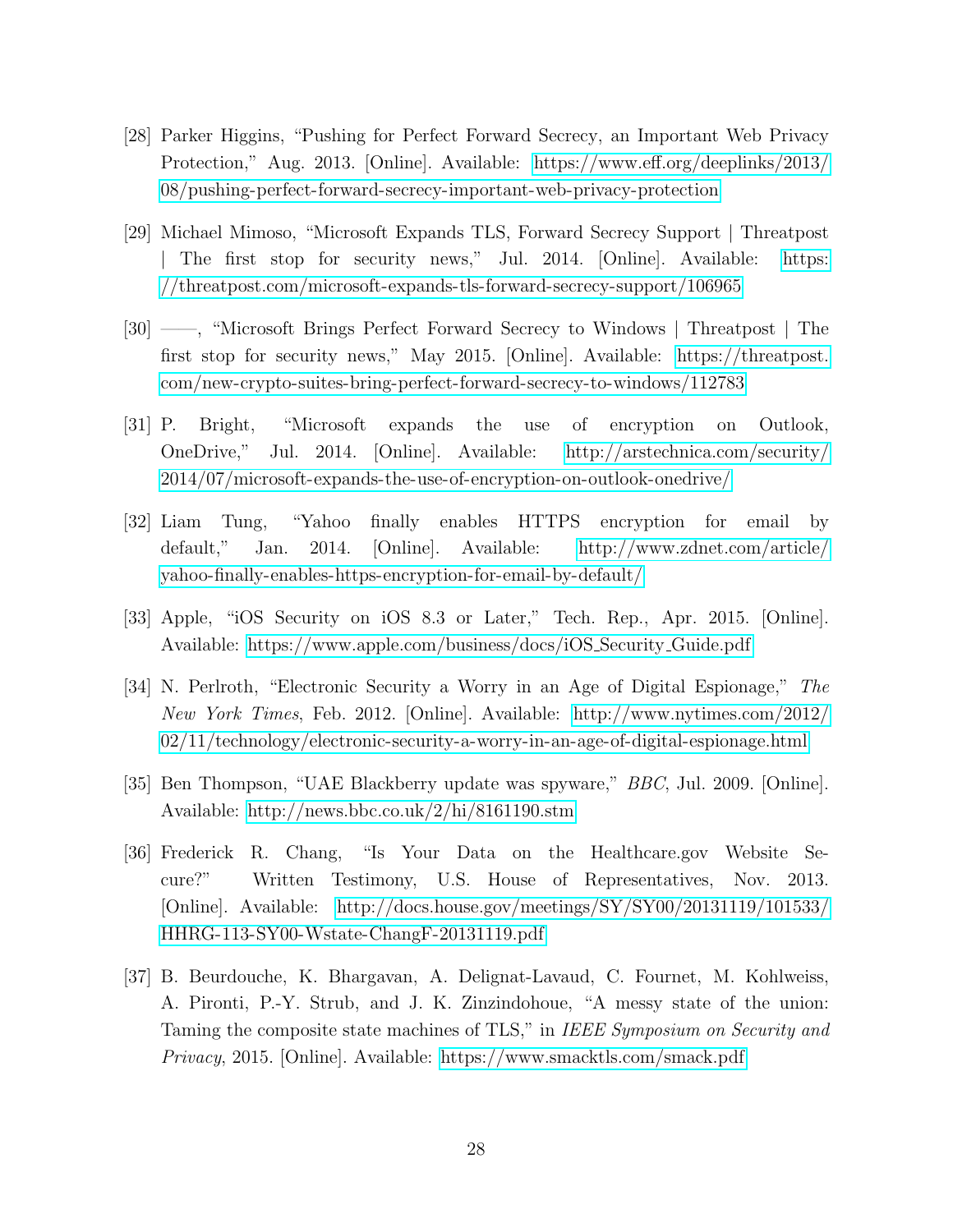- <span id="page-29-0"></span>[38] Piero Colaprico, ""Da Telecom dossier sui Ds" Mancini parla dei politici - cronaca - Repubblica.it," Jan. 2007. [Online]. Available: [http://www.repubblica.it/2006/12/](http://www.repubblica.it/2006/12/sezioni/cronaca/sismi-mancini-8/dossier-ds/dossier-ds.html) [sezioni/cronaca/sismi-mancini-8/dossier-ds/dossier-ds.html](http://www.repubblica.it/2006/12/sezioni/cronaca/sismi-mancini-8/dossier-ds/dossier-ds.html)
- <span id="page-29-1"></span>[39] R. M. Needham and M. D. Schroeder, "Using encryption for authentication in large networks of computers," Communications of the ACM, vol. 21, no. 12, pp. 993–999, 1978. [Online]. Available:<http://dl.acm.org/citation.cfm?id=359659>
- <span id="page-29-2"></span>[40] G. Lowe, "An Attack on the Needham-Schroeder Public-key Authentication Protocol," Information Processing Letters, vol. 56, no. 3, pp. 131–133, Nov. 1995. [Online]. Available: [http://dx.doi.org/10.1016/0020-0190\(95\)00144-2](http://dx.doi.org/10.1016/0020-0190(95)00144-2)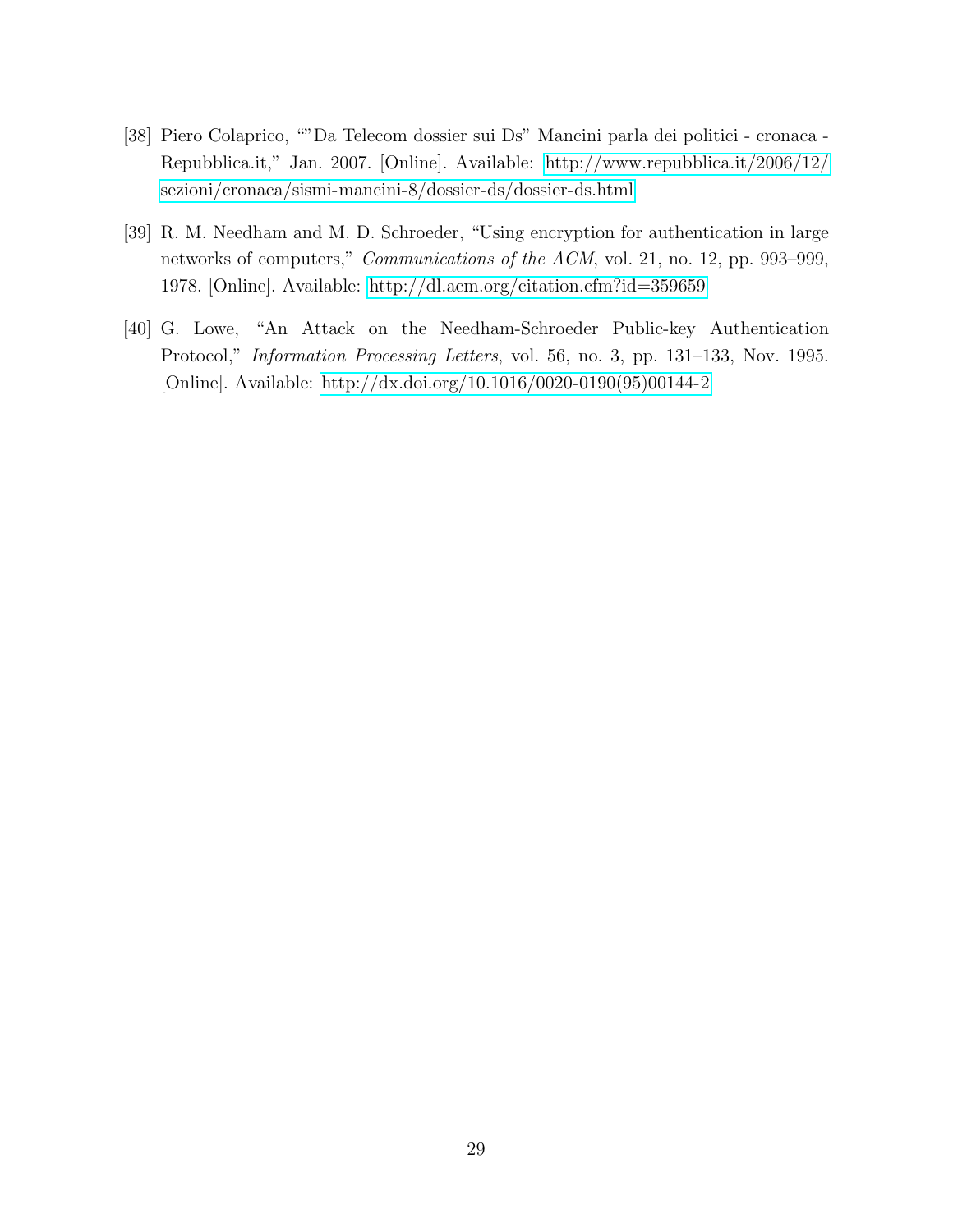## <span id="page-30-0"></span>6 Author Biographies

Harold "Hal" Abelson is a Professor of Electrical Engineering and Computer Science at MIT, a fellow of the IEEE, and a founding director of both Creative Commons and the Free Software Foundation.

Ross Anderson is Professor of Security Engineering at the University of Cambridge.

Steven M. Bellovin is the Percy K. and Vida L.W. Hudson Professor of Computer Science at Columbia University.

Josh Benaloh is Senior Cryptographer at Microsoft Research where his research focuses on verifiable election protocols and related technologies

Matt Blaze is Associate Professor of Computer and Information Science at the University of Pennsylvania where he directs the Distributed Systems Lab.

Whitfield "Whit" Diffie is an American cryptographer whose 1975 discovery of the concept of public-key cryptography opened up the possibility of secure, Internet-scale communications.

John Gilmore is an entrepreneur and civil libertarian. He was an early employee of Sun Microsystems, and co-founded Cygnus Solutions, the Electronic Frontier Foundation, the Cypherpunks, and the Internet's alt newsgroups.

Matthew Green is a Research Professor at the Johns Hopkins University Information Security Institute. His research focus is on cryptographic techniques for maintaining users' privacy, and on new techniques for deploying secure messaging protocols.

Peter G. Neumann, Senior Principal Scientist at the SRI International Computer Science Lab, and moderator of the ACM Risks Forum for thirty years.

Susan Landau is a professor of cybersecurity policy at Worcester Polytechnic Institute. She is the author of Surveillance or Security? The Risks Posed by New Wiretapping Technologies (MIT Press, 2011) and co-author, with Whitfield Diffie, of Privacy on the Line: The Politics of Wiretapping and Encryption (MIT Press, 1998).